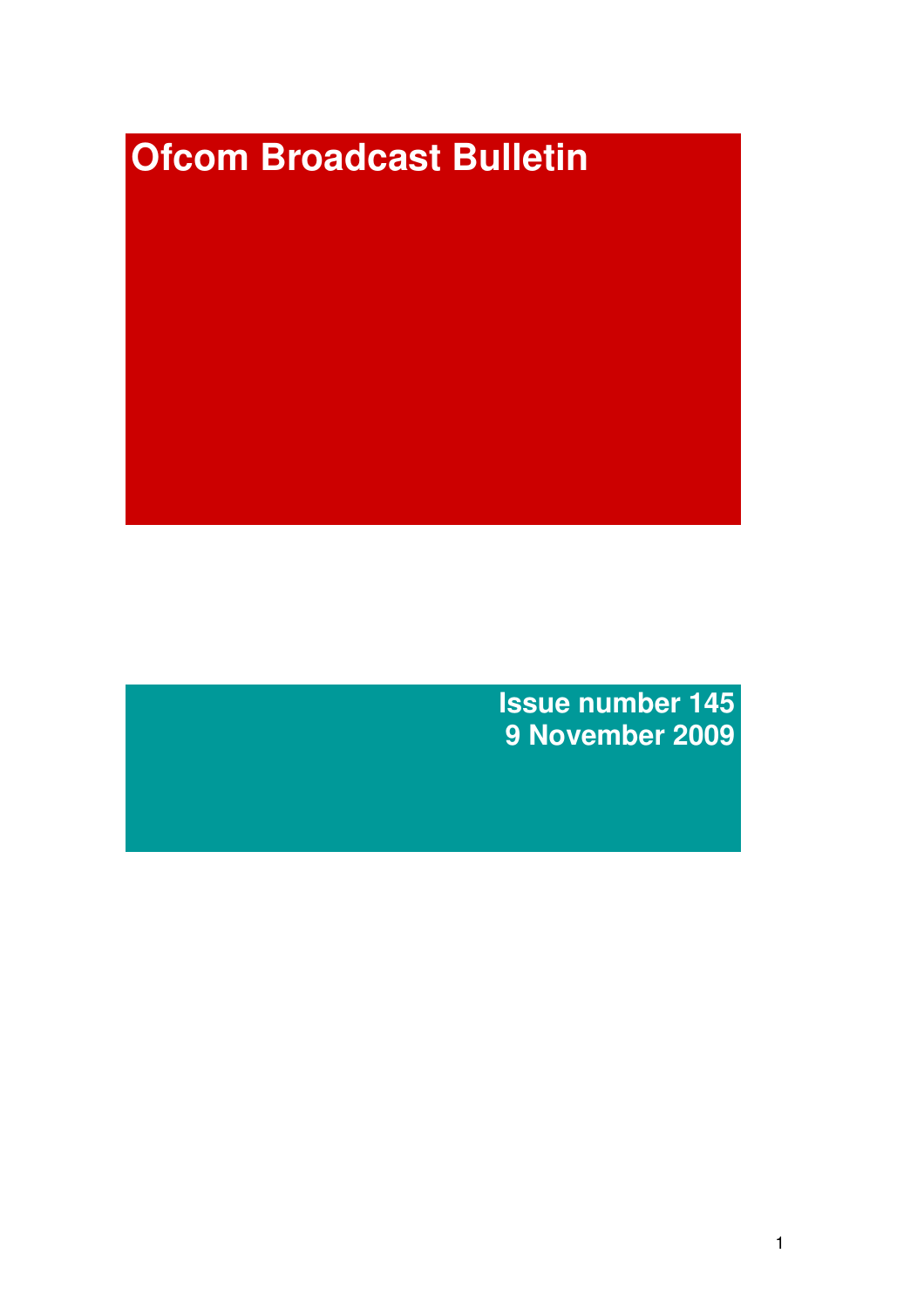# **Contents**

| <b>Introduction</b>                                                                                                                                   | 3  |
|-------------------------------------------------------------------------------------------------------------------------------------------------------|----|
| <b>Standards cases</b>                                                                                                                                |    |
| <b>In Breach</b>                                                                                                                                      |    |
| <b>Islam in Focus</b><br>Peace TV, 31 July 2009, 16:10                                                                                                | 4  |
| <b>Babeworld TV</b><br>Babeworld TV, 28 May 2009, 23:30<br>Promotion of the www.babeworld.tv website address<br>Babeworld TV, prior to 13 August 2009 | 8  |
| Bahran Punjab Diyan and Financial Matters<br>MATV, 12 March 2009, 19:00 and 20:15                                                                     | 12 |
| <b>Top Gear</b><br>BBC2, 2 August 2009, 20:00                                                                                                         | 17 |
| Sa Re Ga Ma Pa L'il Champs<br>Zee TV, 17 July 2009, 10:00                                                                                             | 20 |
| <b>Farmer Wants a Wife</b><br>Five, 20 September 2009, 11:00                                                                                          | 21 |
| Amount of advertising scheduled and retention of recordings<br>General Entertainment and Music (GEM), 3 August 2009                                   | 23 |
| Radio Ramadhan Keighley 102.1FM<br>Radio Ramadhan Keighley 102.1 FM, 14 September 2009, 12:00                                                         | 25 |
| <b>Fairness &amp; Privacy cases</b>                                                                                                                   |    |
| <b>Not Upheld</b>                                                                                                                                     |    |
| Complaint by Mr Paul Mawson on behalf of Mr Daniel Mawson<br>Road Wars, Sky One, 1 June 2009                                                          | 26 |

**Other programmes not in breach** 30

2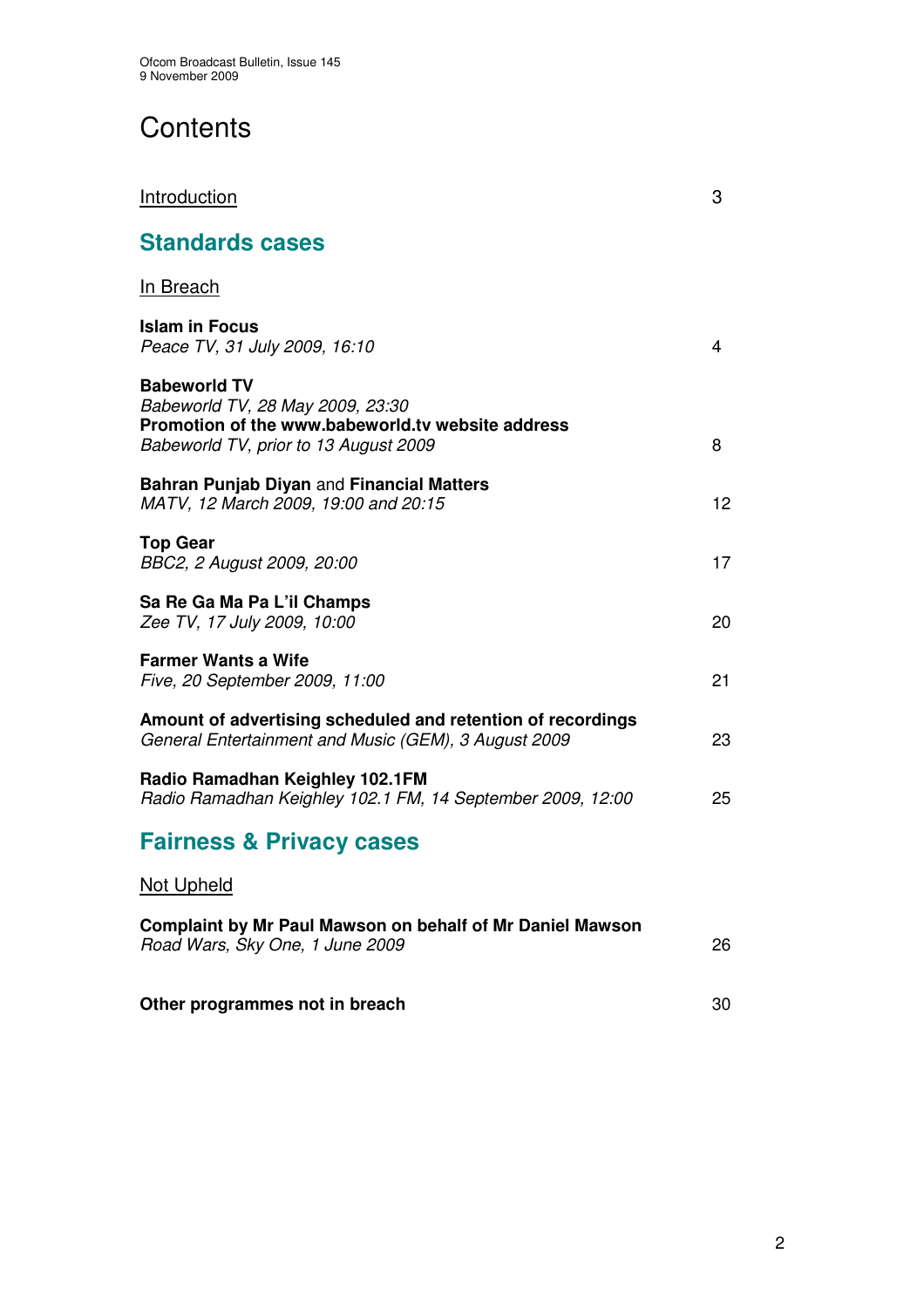## Introduction

The Broadcast Bulletin reports on the outcome of investigations into alleged breaches of those Ofcom codes which broadcasting licensees are required to comply. These include:

- a) Ofcom's Broadcasting Code ("the Code") which took effect on 25 July 2005 (with the exception of Rule 10.17 which came into effect on 1 July 2005). This Code is used to assess the compliance of all programmes broadcast on or after 25 July 2005. The Broadcasting Code can be found at http://www.ofcom.org.uk/tv/ifi/codes/bcode/.
- b) the Code on the Scheduling of Television Advertising ("COSTA") which came into effect on 1 September 2008 and contains rules on how much advertising and teleshopping may be scheduled in programmes, how many breaks are allowed and when they may be taken. COSTA can be found at http://www.ofcom.org.uk/tv/ifi/codes/code\_adv/tacode.pdf.
- c) other codes and requirements that may also apply to broadcasters, depending on their circumstances. These include the Code on Television Access Services (which sets out how much subtitling, signing and audio description relevant licensees must provide), the Code on Electronic Programme Guides, the Code on Listed Events, and the Cross Promotion Code. Links to all these codes can be found at http://www.ofcom.org.uk/tv/ifi/codes/.

From time to time adjudications relating to advertising content may appear in the Bulletin in relation to areas of advertising regulation which remain with Ofcom (including the application of statutory sanctions by Ofcom).

It is Ofcom policy to state the full language used on air by broadcasters who are the subject of a complaint where it is relevant to the case. Some of the language used in Ofcom Broadcast Bulletins may therefore cause offence.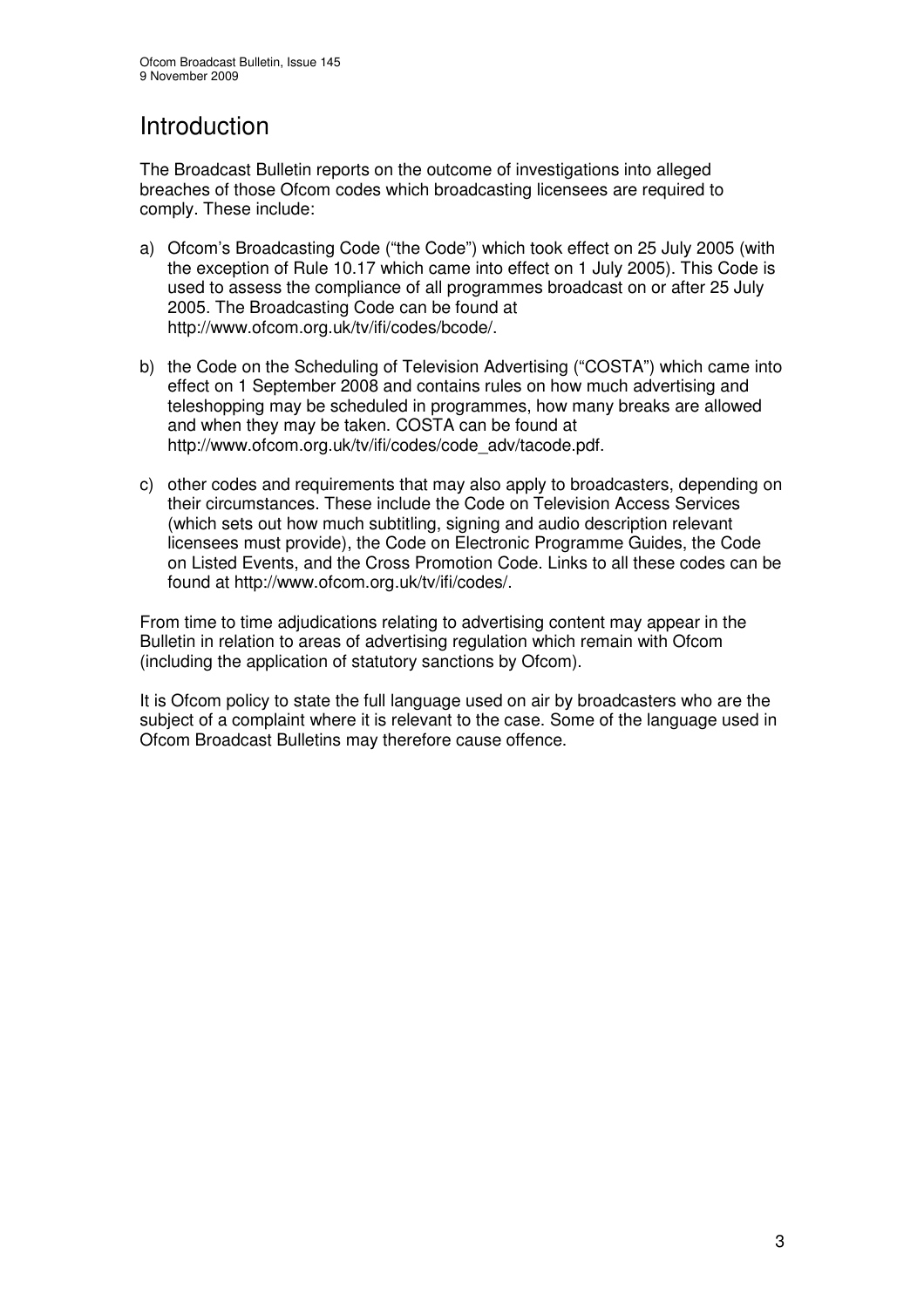## **Standards cases**

## **In Breach**

# **Islam in Focus**

*Peace TV, 31 July 2009, 16:10*

#### **Introduction**

Peace TV is an international satellite television channel, which describes itself as providing "Islamic spiritual 'edutainment'." *Islam in Focus* consisted of a public lecture ("the Lecture") in front of an audience, in English, by a religious speaker, Hamood Ashemaimry. In the Lecture, entitled *"How to build a righteous family"*, the speaker set out, in his opinion, what the rights are of husbands and wives, in the context of creating a righteous family from an Islamic viewpoint. For example, the speaker said:

*"If we have righteous families, we gonna have a righteous society; especially you my brother and sister, who living in non-Islamic country."*

A complaint objected to part of the Lecture which, it considered, suggested that it would be permissible for husbands to beat their wives. During the Lecture, the speaker said the following

*"*[A husband] *should not beat* [his wife] *first. He should not beat her face or beat her violently. Many people misunderstand this, you know, three solution for, you know, evil women or a evil wife, or wife who is not listen to her husband. You advise her first; you disregard her in bed; you bring a mediator from her family – somebody between you to sort the problem. And then if she doesn't – then you beat her. But beat her – it doesn't mean to break her ribs. Beat her, tap her on her shoulder. Just let her feel you're angry. You know the worst thing – even they listen to me, the sisters – the worst thing for a lady, just disregard her in bed, for one week, or two. This is a good solution for a quarrel wife. Don't go to beating first of all. Try this, it works."*

Ofcom asked Peace TV for its comments under the following Rules of the Code:

- Rule 2.3: In applying generally accepted standards broadcasters must ensure that material which may cause offence must be justified by the context; and
- Rule 2.4: Programmes must not include material, which taking into account the context, condones or glamorises violent, dangerous or seriously antisocial behaviour and is likely to encourage others to copy such behaviour.

#### **Response**

Peace TV said that the speaker in this programme was setting out how to build a "*Righteous Family",* which according to the speaker would lead to a *"Good Society"* and by extension a *"Peaceful World."* In doing so, according to the broadcaster, the speaker outlined "the relationship between husband and wife and in particular the rights of one upon the other using Islamic teachings, and the consequence of divorce of not knowing each other's rights." In particular, the speaker had said:

• a wife has rights "upon the husband" (e.g. *"He should treat her kindly"* and *"He should provide her with the suitable maintenance and housing*");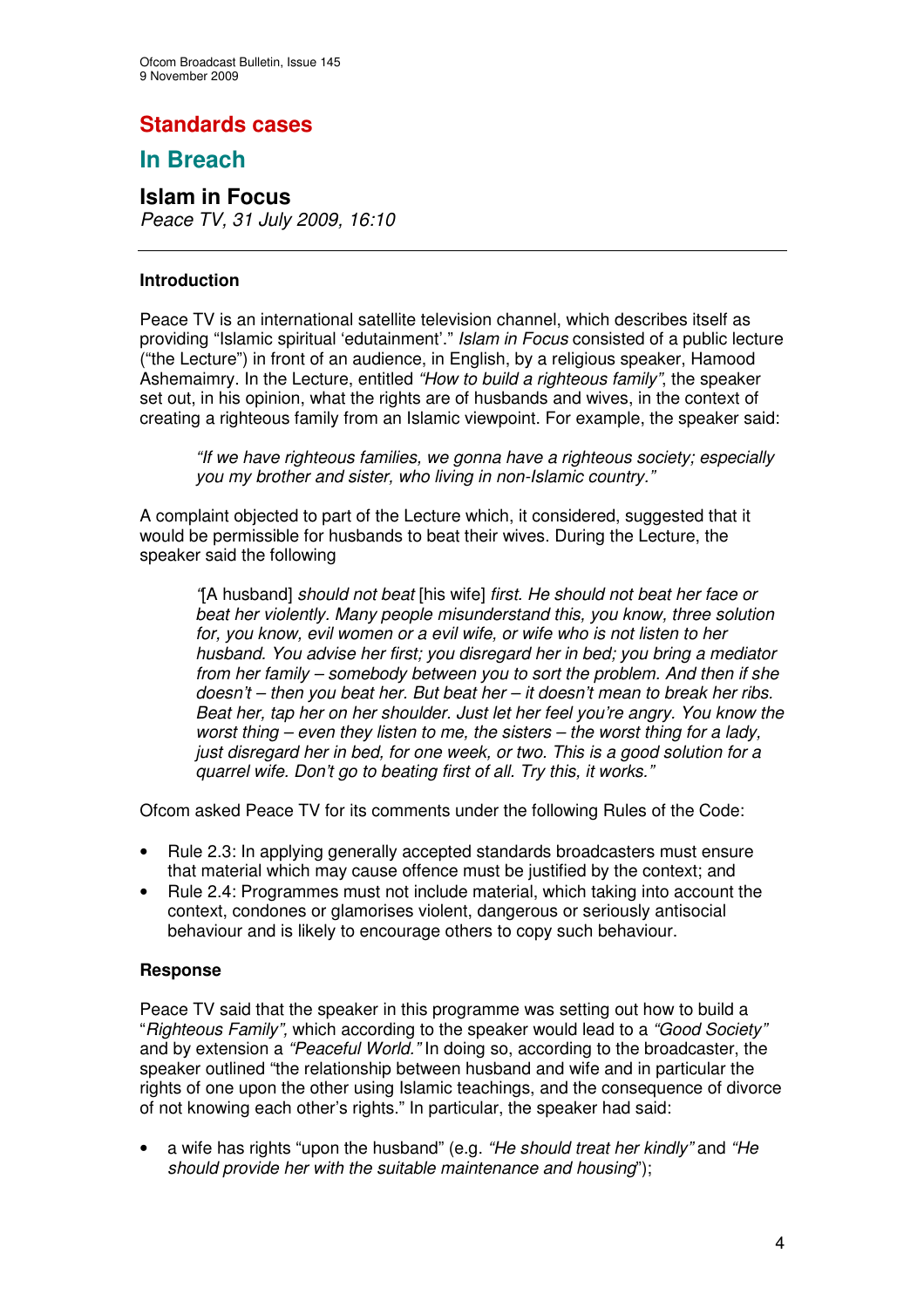- in addition, there are three steps that a husband should take to deal with "unreasonable actions of the wife." These being: *"advise her first"*; *"disregard her in bed"*; and *"bring a mediator from her family"*; and
- finally, a husband would be able to beat a wife, if the above three steps did not work. But in doing so, the husband should only *"tap her on her shoulder."*

In relation to Rule 2.3, Peace TV said that the reference to a husband being able to beat a wife could be justified by the following contextual factors:

- the speaker did not advocate beating as a first resort, but only after other avenues have been tried to resolve a problem;
- by advising that a husband should *"tap"* a wife on her shoulder, this demonstrates that the intention would be not to cause physical harm;
- the fact that the speaker says at one stage in his Lecture that a husband should not *"mock"* his wife or *"hurt her with his tongue"* shows that, if the speaker was "advocating that the husband should not even hurt his wife with his tongue, it would follow and be logical that he would not be advocating actions to cause a wife any physical harm"; and
- the Lecture included several other pieces of advice, which advocated that a husband should be considerate to his wife (e.g. *"He should show patience with her"; "He should accept her as she* [is]*"*; and *"He should not hasten to divorce."*

In relation to Rule 2.4, Peace TV said it did not believe the Lecture in any way condoned or glamorised violent, dangerous or seriously anti-social behaviour, or encouraged others to copy such behaviour. In addition, the context of the Lecture was based on advice as to how to build a *"Righteous Family"* and by extension a *"Righteous Society"* and a *"Peaceful World."* The broadcaster said that it would not be possible to give such advice if the Lecture was condoning or glamorising violent, dangerous or seriously anti-social behaviour or encouraging others to copy such behaviour.

In summary, Peace TV said that: "It is a fact that one of the units of society (and still today in Islam) is the family and the speaker attempt[ed] to focus the talk initially on marriage as an integral part of building a righteous family by focussing on the rights a woman has on her husband; he then went on to deal with remedies where there are severe and on-going problems within the relationship in understanding each other's rights."

### **Decision**

Ofcom notes that a number of its licensees will broadcast programming that will derive from a particular religious or spiritual viewpoint, and that such programming will include advice to followers of particular faiths as to how to lead their lives. It is therefore unsurprising if at times such advice might cause offence to different sections of the audience. Ofcom therefore recognises that it would be an unacceptable restriction on a broadcaster's freedom of expression<sup>1</sup> to curtail the transmission of certain views, just because they cause offence.

However, in broadcasting such content, broadcasters must be aware of the need to ensure compliance with the Code. In particular, in one segment of the Lecture, the

<sup>&</sup>lt;sup>1</sup> As enshrined in Article 10 of the European Convention on Human Rights.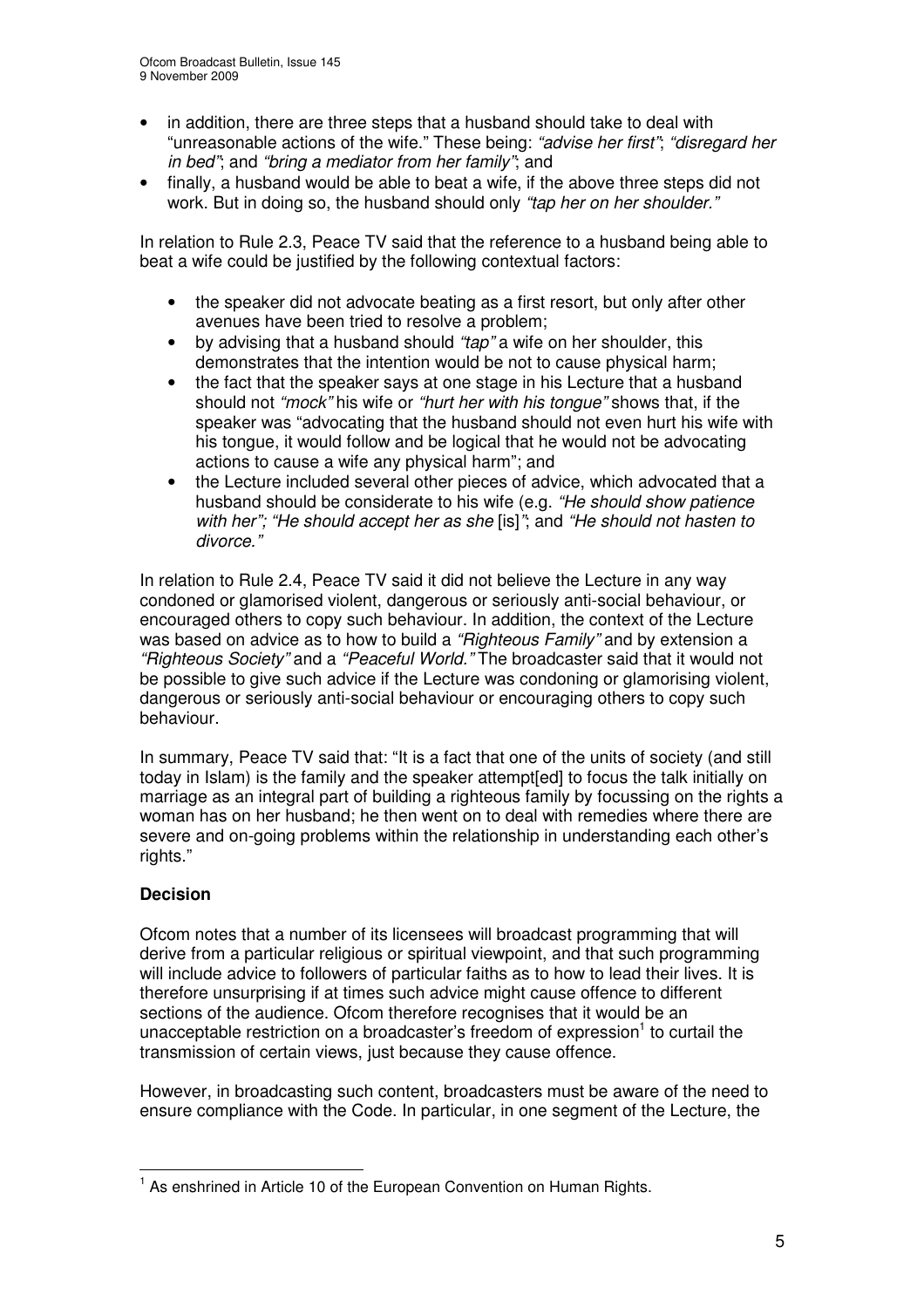speaker stated that it is permissible to *"beat"* a wife in certain circumstances. Ofcom considered whether this reference complied with Rules 2.3 and 2.4 of the Code.

With regard to Rule 2.3, Ofcom noted that this programme: was broadcast on a channel aimed at international Islamic viewers; and included the Lecture, in which the speaker gave spiritual advice to husbands and wives as how to behave in the context of building a *"Righteous Family".* Ofcom noted that during the Lecture: the speaker laid out a list of prescriptions which a husband should adhere to in treating his wife; and that many of these could be portrayed as encouraging a husband to treat his wife with respect. For example, at different times in his lecture, the speaker said the following, as regards to how a husband should treat a wife:

*"He should treat her kindly";*

*"He should not mock her or hurt her with his tongue";*

*"He should accept her as she is;"* and

*"He should guide her warmly and lovingly."*

Even though the broadcaster stated that the speaker said that a husband should only *"tap"* his wife on the shoulder and not *"beat her face or beat her violently…or break her ribs"*, Ofcom considers that the speaker was clear that some form of beating was acceptable – as a last resort after other tactics had been used to resolve a dispute with a wife. The passage was clear that a husband could use physical violence.

Ofcom rejected Peace TV's representations that just because some of the advice given by the speaker advocated a husband treating his wife with respect, that it would follow that "he would not be advocating actions to cause a wife any physical harm." The speaker used the verb *"beat"* three times and *"beating"* once in the context of a husband chastising his wife. It considered that the speaker was clear in his advice, namely, that he was encouraging what could be portrayed as domestic violence in certain circumstances.

Ofcom considers that the advice given to viewers that it was permissible for a husband to beat his wife, even if according to the broadcaster it was to be only in certain circumstances, and undertaken with restraint, would be offensive to many in the audience. Further Ofcom considered that this offensive material could not be justified by the context. This was because of for example: the lack of any mediating or counteracting views, within the programme, to the speaker's advocacy of beating; and that, in general, the high likelihood that many in a UK audience would find any advocacy and support at all of domestic violence – which is of course potentially criminal under UK law – to be highly offensive. The programme was therefore in breach of Rule 2.3.

With regard to Rule 2.4, the relevant test is that content must not: firstly, taking into account the context, condone or otherwise glamorise violent, dangerous or seriously antisocial behaviour; and secondly, be likely to encourage others to copy such behaviour. Ofcom considered these two issues in turn.

Ofcom noted Peace TV's comments that it would not have been possible for the Lecture to have shown how to build a "*Righteous Family*" (and by extension a "*Righteous Society"* and a "*Peaceful World"*) if it had included material that condoned or glamorised violent, dangerous or seriously antisocial behaviour. However, Ofcom considered that the stated subject matter and aim of the Lecture did not obviate the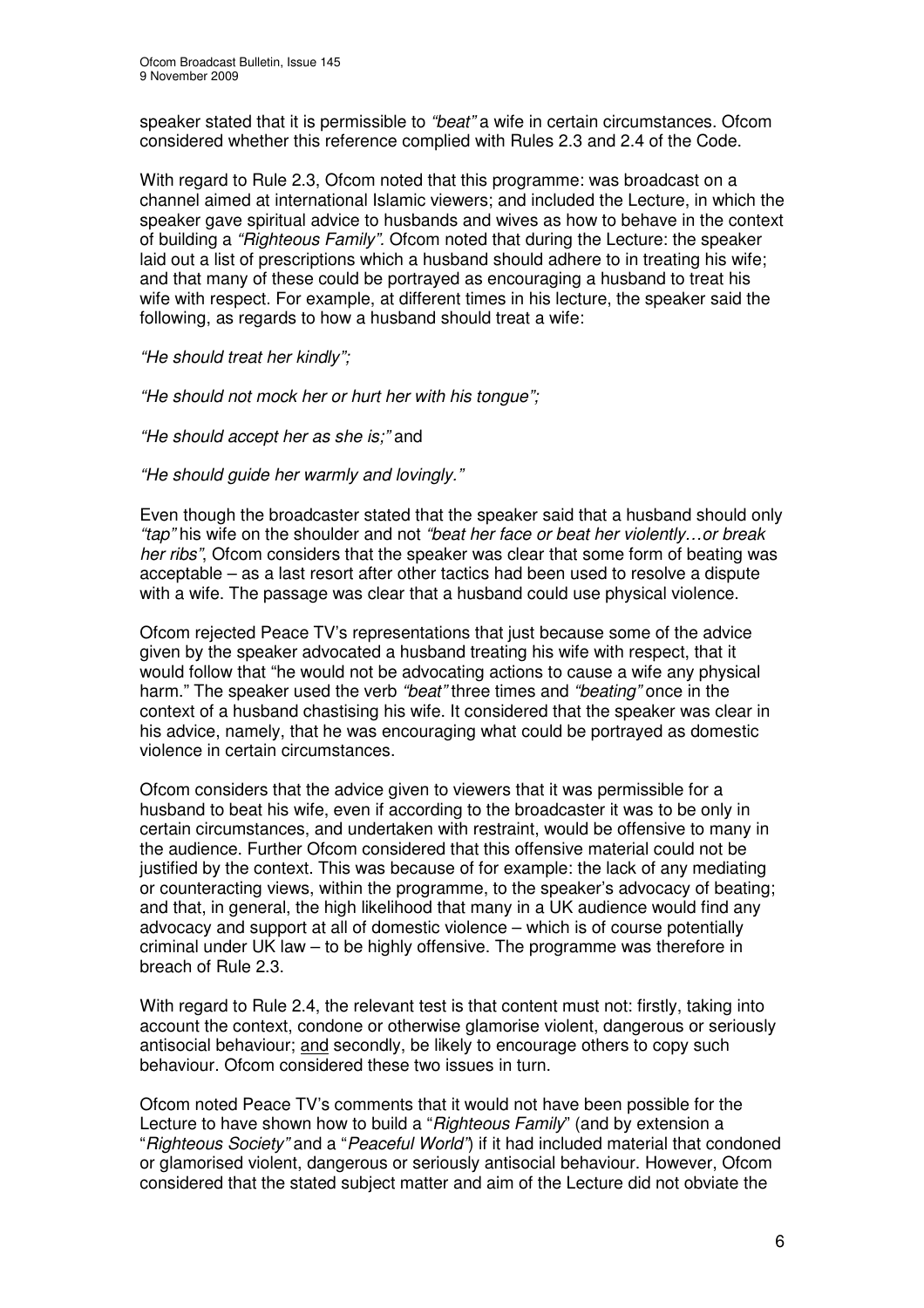fact that in this case the speaker was unambiguously advocating a form of violent behaviour i.e. domestic violence. This and the fact that the Lecture was a serious, religious lecture aiming to provide spiritual guidance, could not, in Ofcom's view, give enough contextual justification to suggest the speaker could not be reasonably portrayed as condoning violent behaviour.

In addition, Ofcom considered that the advice on beating wives within the Lecture: was delivered in a serious and measured manner by the speaker; and on a channel specialising in dispensing Islamic spiritual advice. There was therefore a strong likelihood that such advice could be construed as likely to encourage others to copy such behaviour.

Given the above, Ofcom considered that the programme was in breach of Rule 2.4.

#### **Breach of Rules 2.3 and 2.4**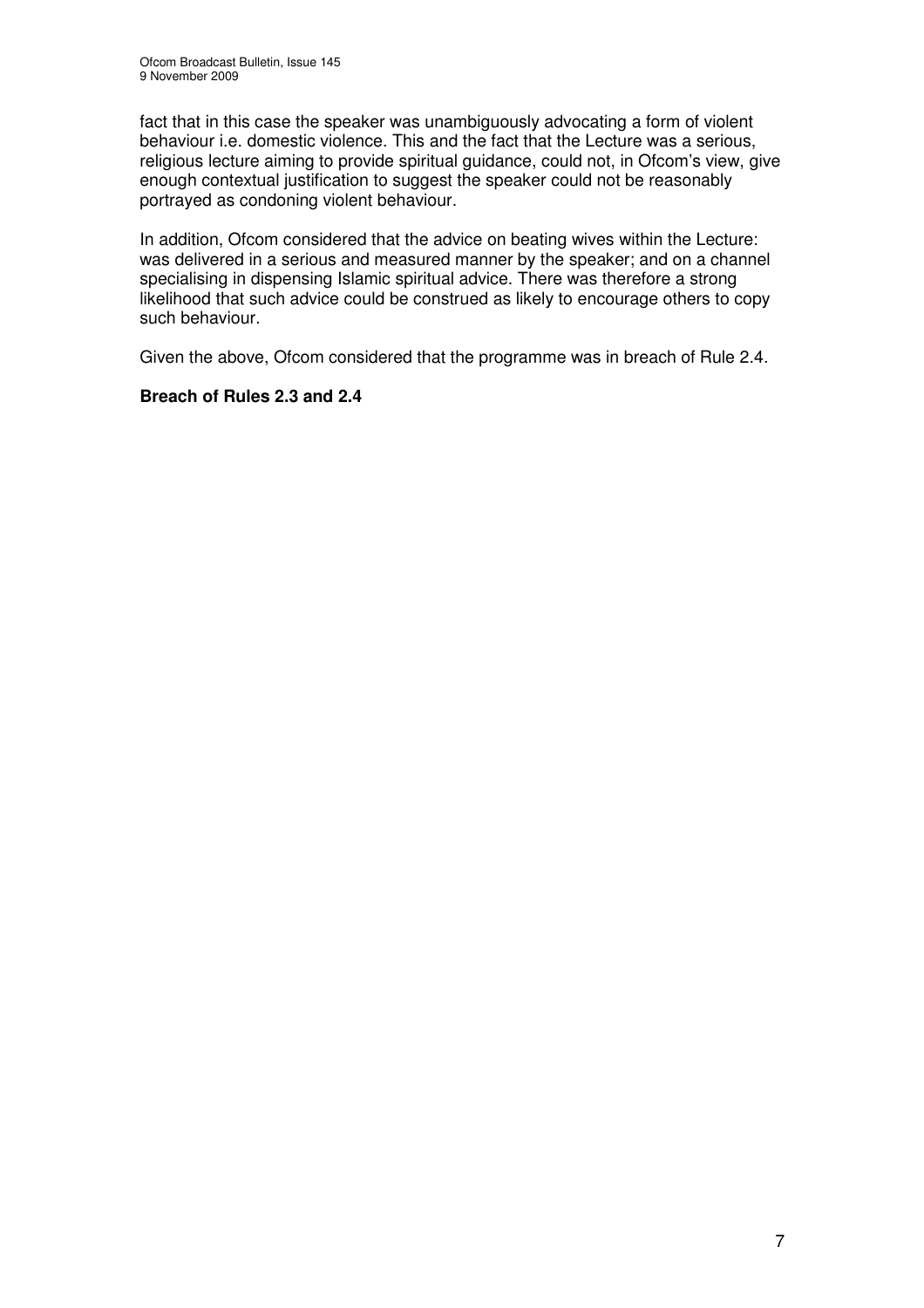**Babeworld TV** *Babeworld TV, 28 May 2009, 23:30* **Promotion of the www.babeworld.tv website address** *Babeworld TV, prior to 13 August 2009*

#### **Introduction**

Babeworld TV is a chat and adult-sex chat channel available without mandatory access restrictions in the adult section of the Sky electronic programme guide ("Sky EPG"). It broadcasts programming based on interactive daytime and adult-sex chat services: viewers are invited to contact on-screen presenters via premium rate services ("PRS"). After the 21:00 watershed in particular, the presenters dress and behave in a sexually provocative way.

#### *Babeworld TV*

Ofcom received a complaint that at around 23:30 on 28 May 2009 a female presenter, wearing only skimpy underwear including a G-string, showed clear and close-up images of anal and vaginal detail to camera. Ofcom viewed a recording of the programme and noted that the presenter lay on her back with her legs up in the air and apart talking on the telephone. On five occasions she pulled aside the Gstring she was wearing to reveal briefly her vagina and anus. This occurred during a time period of just under three minutes.

#### *Promotion of the www.babeworld.tv website address* prior to 13 August 2009

In addition, whilst monitoring the material as described above, Ofcom noted that the broadcaster had included in its programmes on-screen promotional references to its website www.babeworld.tv. When accessed by Ofcom, this website featured sexually explicit R18 equivalent material which could be readily viewed without registration to the website. Although this pornographic material was not broadcast on-air, Ofcom was concerned that it appeared on a website being promoted on an Ofcom licensed service (Babeworld TV) from 21.00.

Ofcom sought comments from the licensee, Babeworld TV Limited ("Babeworld"). These comments were in respect of how the graphic shots of the presenter and the promotion of a website featuring unrestricted R18 equivalent<sup>1</sup> material complied with Rules 2.1 (generally accepted standards) and 2.3 (offensive material must be iustified by context) of the Code.

#### **Response**

#### Babeworld TV

In its response, the licensee said that the presenter was tugging on her G-string and was unaware part of her bottom was showing for a short period of time. It said the

 $1$  The 'R18' category is a special and legally restricted classification primarily for explicit works of consenting sex or strong fetish material involving adults. Films may only be shown to adults in specially licensed cinemas, and video works may be supplied to adults only in licensed sex shops. 'R18' video works may not be supplied by mail order. Source: BBFC: The Guidelines at

http://www.bbfc.co.uk/downloads/pub/Guidelines/BBFC%20Classification%20Guidelines%20 2009.pdf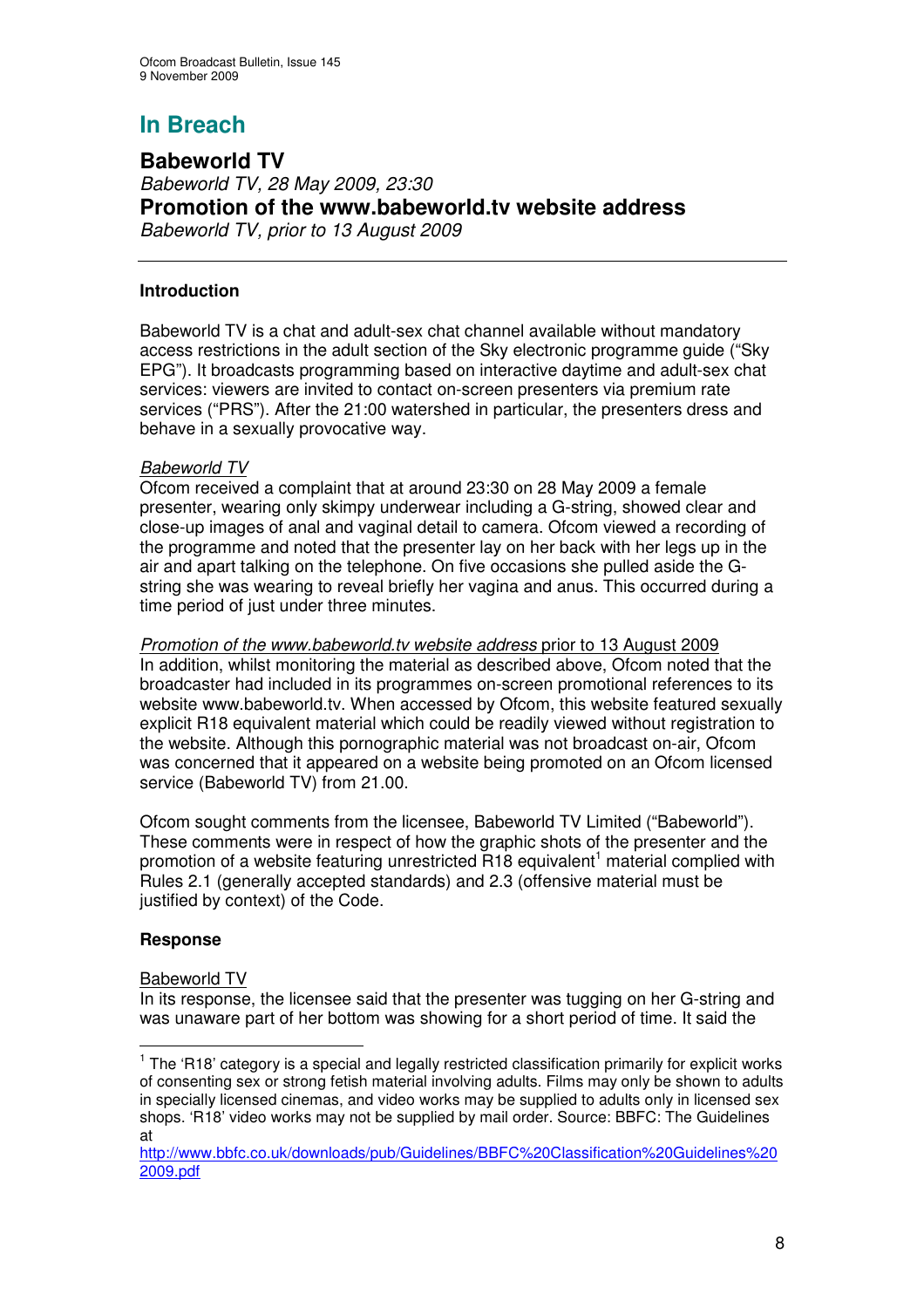presenter's behaviour was noted by its onsite compliance officer and that the presenter is seen on screen being told what had occurred. Babeworld said that this was a "*one-off accident*" that was not prolonged and it therefore did not consider that it constituted a breach of the Code. It said that *"no reasonable adult would find any of our content out of context with what they would expect to find in the Adult area of the EPG listing".* It continued that this programme was clearly an adult programme, in the adult section of the EPG, broadcast from 10pm and that it should therefore be allowed to rely on the context.

*Promotion of the www.babeworld.tv website address* prior to 13 August 2009 With reference to the promotion of its website. Babeworld said that it was only promoted after the watershed and that the material available on it was only possible to view after a user had confirmed he was over 18 years of age. However, the licensee confirmed that it had removed the content Ofcom had concerns about even though it said it was not aware that Ofcom regulated the content on internet sites. The broadcaster asked Ofcom to provide details of the legislation that gave it the power to regulate internet sites so that it could understand this area more fully.

In summary, the broadcaster disputed that it had breached any part of the Code with regard to the matters Ofcom had raised.

#### **Decision**

#### Babeworld TV

During the programme investigated of 28 May 2009, the female presenter was shown to move her left hand down to her crotch and then pull the string of her G-string to one side to show viewers clear, unambiguous and close-up shots of her vagina and anus. She repeated this action five times in just under three minutes. In Ofcom's view it is a breach of generally accepted standards and offensive to broadcast such images on a service without mandatory access restrictions unless they are justified by the context. According to Rule 2.3, context is judged by a variety of factors such as the editorial context of the service, the time of broadcast and the effect on viewers of coming across the material unawares.

Ofcom has previously and repeatedly published clear guidance regarding content broadcast by 'adult-sex chat' services in the adult section of the Sky EPG, where the material is free-to-view and broadcast without mandatory access restrictions. This guidance stated that material of a sexual nature broadcast after the 21:00 watershed must be appropriately limited and justified by the context to ensure compliance with generally accepted standards<sup>2</sup>. It has also repeatedly made it clear that the location of a channel in the adult section of the Sky EPG does not in itself provide sufficient

http://www.ofcom.org.uk/tv/obb/ocsc\_adjud/sportxxxbabes.pdf; Sanctions decision against Square 1 Management Limited concerning its channel Smile TV, dated 10 July 2008, paragraph 1.4, http://www.ofcom.org.uk/tv/obb/ocsc\_adjud/SmileTV.pdf;

 $^2$ Breach Findings for Sex Station 'Lucky Star', and House of Fun Broadcast Bulletin 115 http://www.ofcom.org.uk/tv/obb/prog\_cb/obb115/ ;

Breach Finding on SportxxxBabes,Ofcom Broadcast Bulletin 119, dated 13 October 2008; http://www.ofcom.org.uk/tv/obb/prog\_cb/obb119/;

Sanctions decision against Satellite Entertainment Limited concerning its channel SportxxxBabes, dated 26 August 2008, paragraphs 4.2, 8.3 and 8.11,

Sanctions decision against Connection Makers Limited dated 30 November 2007, paragraph 1.4, http://www.ofcom.org.uk/tv/obb/ocsc\_adjud/babeworld.pdf;

Note to Daytime and Adult Sex Chat Service Broadcasters, Broadcast Bulletin 137, 6 July 2009 http://www.ofcom.org.uk/tv/obb/prog\_cb/obb137/Issue137.pdf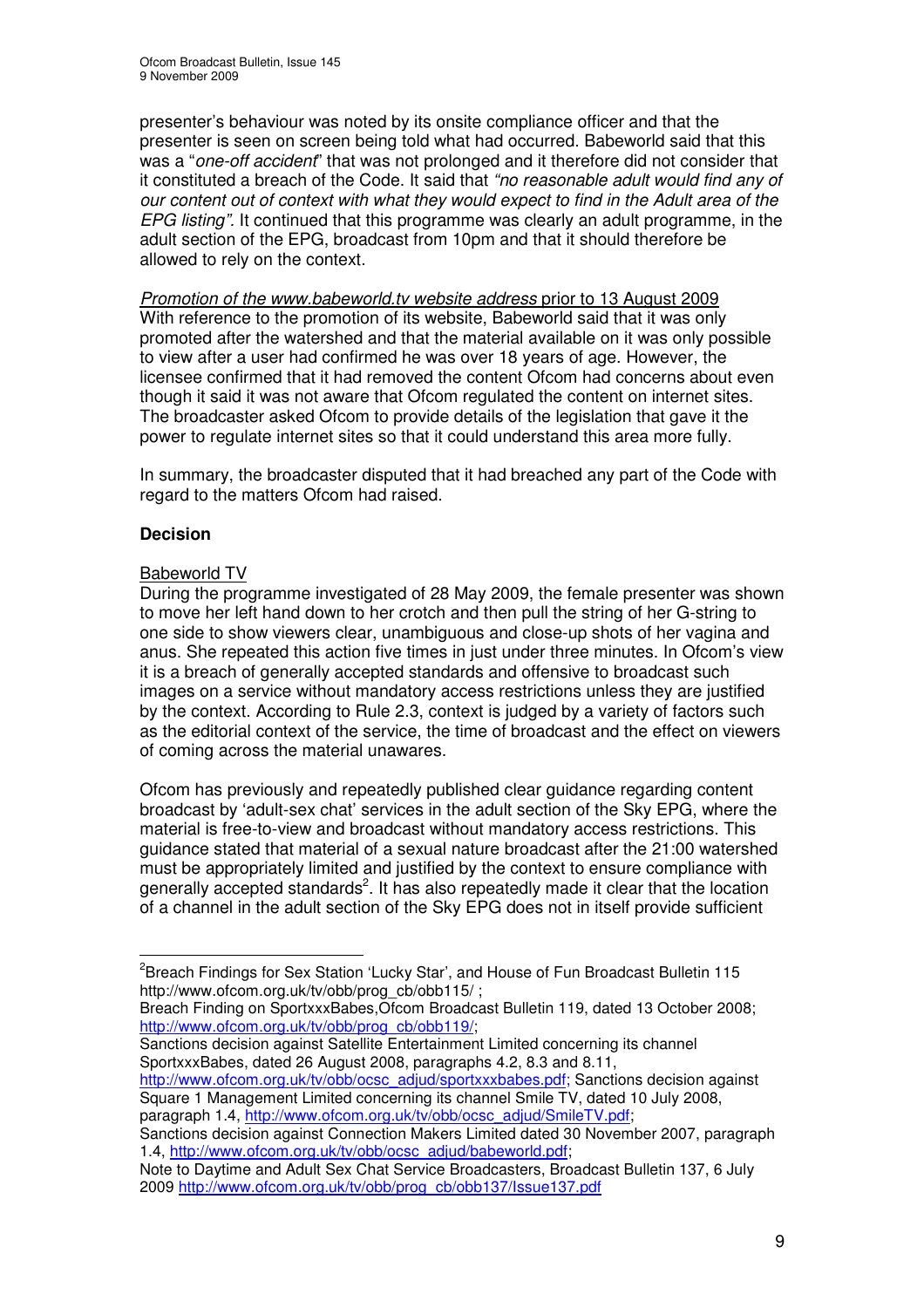protection from the potential to view offensive material or sufficient 'programme' context for its broadcast.

As regards context, Ofcom noted that the programme was broadcast well after the 21:00 watershed. It judged however that the repeated and seemingly deliberate actions by the presenter to show her vagina and anus had either no, or a completely insufficient, justification in the context. Ofcom considered that the actions of the presenter were clearly not a "one-off accident" because she needed to act with deliberation to locate the string with her fingers and then move it to the side. Also the action was repeated five times in total. Ofcom questions the speed with which the onsite compliance officer reacted to the presenter's behaviour, given that the presenter only appeared to be informed of the incident while she was on screen once she had changed position and the G-string was back in place.

In Ofcom's view the overriding purpose of broadcasting 'adult-sex' chat material is to elicit premium rate service telephone calls or texts. The broadcast of such sexually explicit material without mandatory access restrictions requires far stronger justification than was provided by Babeworld in this case. In Ofcom's view, even though viewers of 'adult-sex' channels are used to a great extent to the type of material they show, the degree of offence capable of being caused by the broadcast of the very explicit images shown in this case was likely to be considerable. In Ofcom's view, this material would have exceeded the likely expectation of the audience, especially for viewers who may have come across it unawares.

For all these reasons, this content was offensive and not justified by context, and so breached generally accepted standards. It was therefore in breach of Rules 2.1 and 2.3 of the Code.

*Promotion of the www.babeworld.tv website address* prior to 13 August 2009 Ofcom asked Babeworld twice in July 2009 to comment on why it believed it was acceptable to make promotional references to the www.babeworld.tv website on its service when the site contained unprotected R18 equivalent material. The broadcaster finally responded on 13 August 2009, when it confirmed that R18 equivalent material had been removed but queried Ofcom's power to regulate promotional references made on air to websites.

The content of websites is not broadcast material, and therefore not subject to the requirements of the Code. However, any promotional references to websites made on air are broadcast content. Ofcom therefore has the duty and the power to regulate such references under the Communications Act 2003. The Legislative Background to the Code states: "Although a link included in the service may lead to features outside of that service which are not regulated by Ofcom, the provision of access to those features by, for instance, the inclusion of a link, is within the control of the broadcaster and so within Ofcom's remit. Ofcom may therefore require such a link or facility to be removed where Ofcom has concerns, in the light of its statutory duties and, in particular, the standards objectives set out in Section 319 of the Act, about the material to which it leads." Ofcom licensed services should therefore in no circumstances promote 'Adult' websites which provide unrestricted R18 material (or material equivalent to it) if such material can be accessed without appropriate restrictions in place. Ofcom is able to request that references to such websites are removed. Ofcom has made its position regarding this matter very clear to date in a recent sanctions decision and two published findings directly relating to the promotion of 'adult' websites on Ofcom licensed services. This information was in the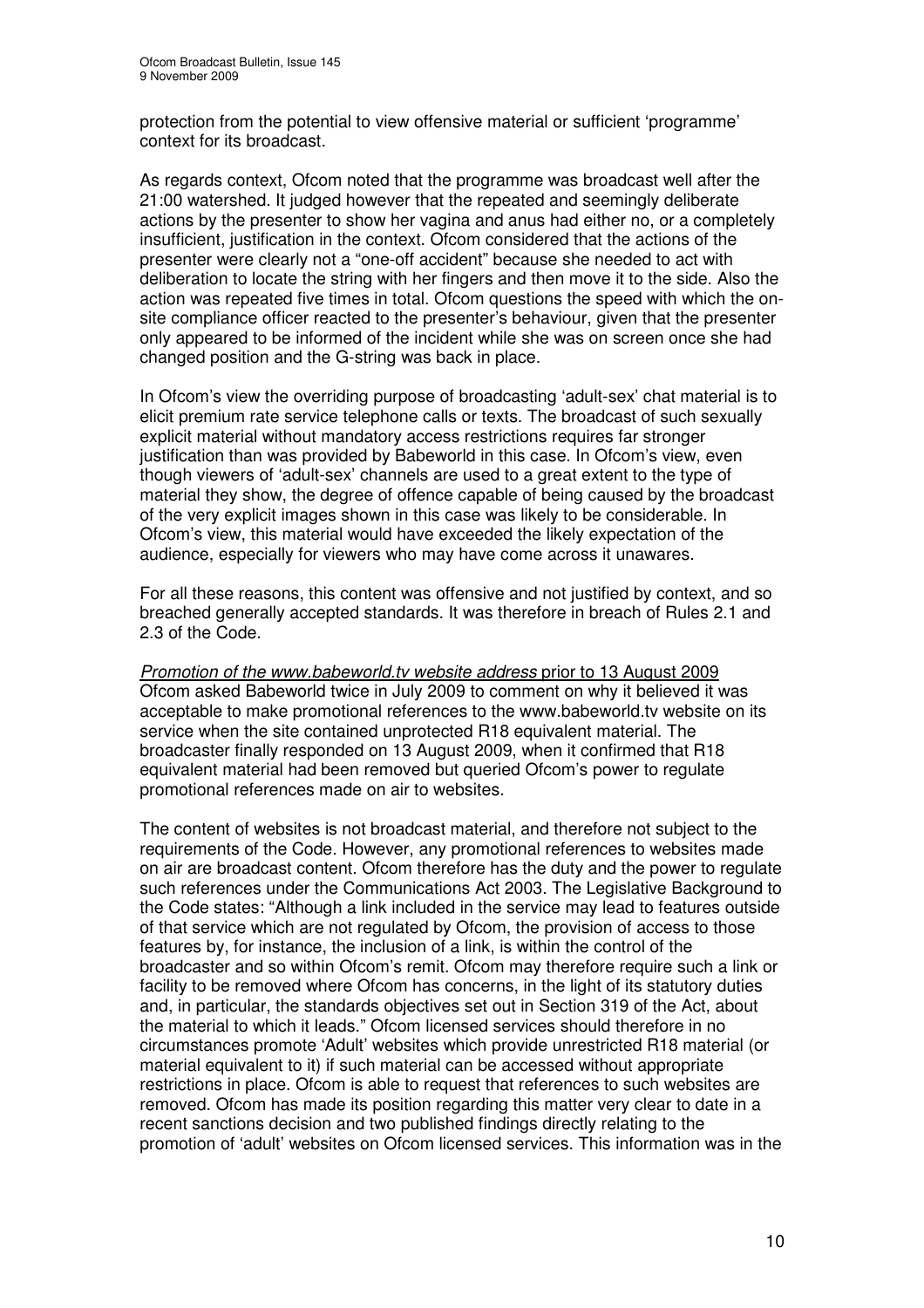public domain prior to the 13 August 2009<sup>3</sup> and it was the responsibility of Babeworld – as with all licensees - to ensure it was fully aware of these decisions. Ofcom is concerned that Babeworld was not familiar with them.

Code Rules 2.1 and 2.3 apply to promotional references to websites made on air because they are broadcast content. The issue in this case was whether the website was suitable to be promoted on a licensed television service and so complied with these Rules. When accessed – merely by clicking a button to confirm that the user was over 18 – the front page of the Babeworld website contained extremely explicit and graphic sex material (equivalent to BBFC 'R18'-rated content). This included pictures of intercourse, anal sex, and oral sex and close-up images of sexual organs. Users were also able, without restriction, to view clips of R18 equivalent material. This did not require prior registration to view and its promotion on television was therefore of serious concern to Ofcom. The promotional references to the www.babeworld.tv website on air therefore breached generally accepted standards. They were offensive because of the unprotected and highly explicit sexual material they led to and were not in Ofcom's opinion justified by the context, such as only being broadcast after 21:00 on a service in the adult section of the Sky EPG. They were therefore in breach of Rules 2.1 and 2.3 of the Code.

In view of the serious and repeated nature of these contraventions of the Code, Ofcom reviewed carefully whether they should be considered for referral to the Content Sanctions Committee. On balance Ofcom decided not to do so on this occasion. However, Ofcom will seriously consider further regulatory action should Babeworld breach the Code in the future.

#### **Babeworld TV: Breach of Rules 2.1 and 2.3 Promotion of the www.babeworld.tv website: Breach of Rules 2.1 and 2.3**

<sup>&</sup>lt;sup>3</sup>Published Finding against RHF Productions, promotion of Red Hot and Television X websites http://www.ofcom.org.uk/tv/obb/prog\_cb/obb114/issue114.pdf, RHF sanction published 18 May 2009 http://www.ofcom.org.uk/tv/obb/ocsc\_adjud/rhfportland.pdf, Published Finding against Sex Station, promotion of sex station TV website published 20 July 2009 http://www.ofcom.org.uk/tv/obb/prog\_cb/obb138/Issue138.pdf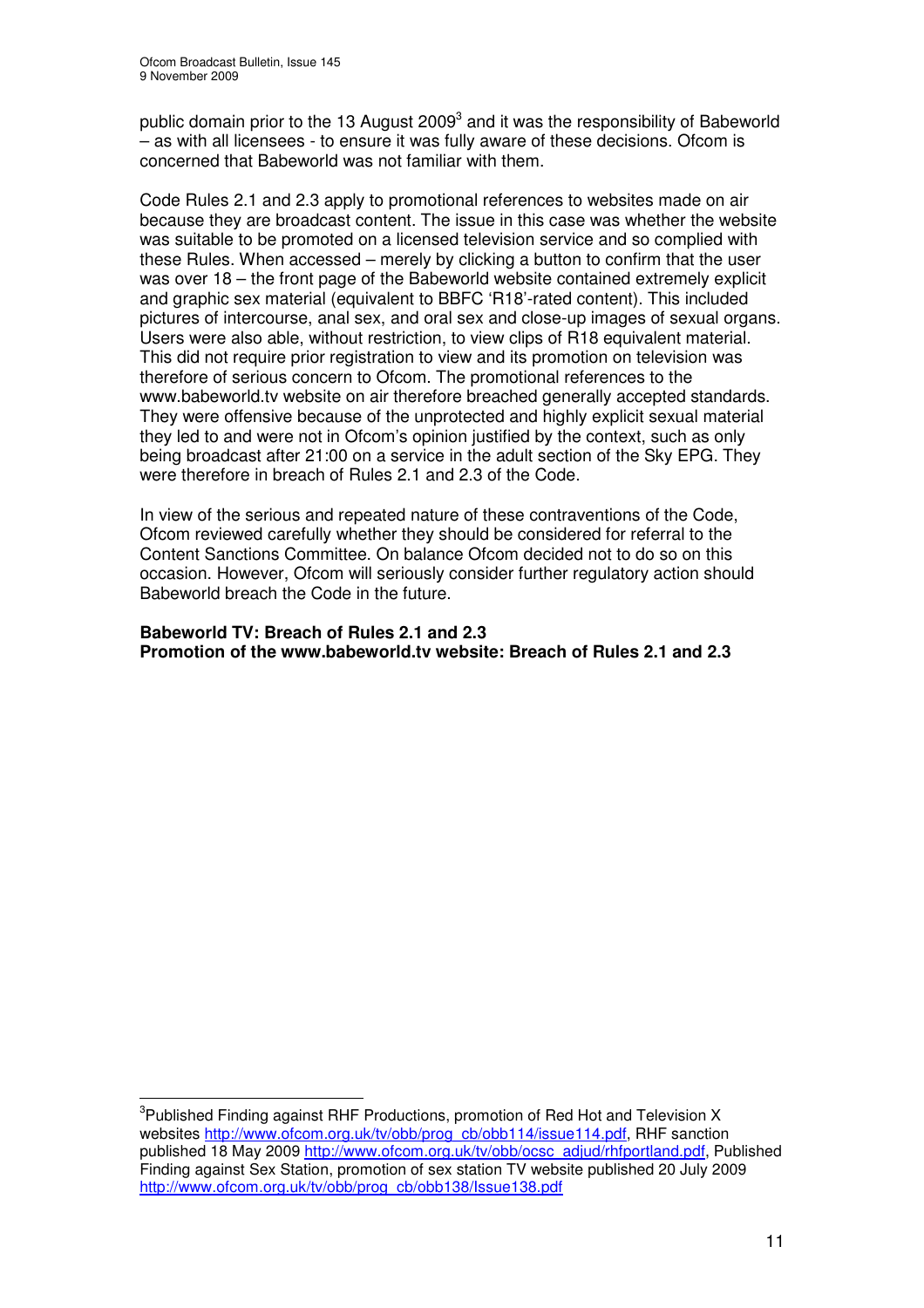## **Bahran Punjab Diyan** and **Financial Matters**

*MATV, 12 March 2009, 19:00 and 20:15*

#### **Introduction**

MATV provides a news and family entertainment service for the Asian community. A viewer contacted us with concerns about the promotional nature of two phone-in programmes. In the course of the investigation, Ofcom also became concerned about MATV's inability to respond to Ofcom promptly.

#### *Bahran Punjab Diyan*

In *Bahran Punjab Diyan* the presenter, a studio guest solicitor and callers discussed legal issues. Viewers could contact the studio by calling a number screened at various times in a caption that stated: *"Live Call 02089631001."*

A viewer was concerned that the guest's services were promoted throughout the programme.

During the programme the presenter promoted the guest solicitor and the company he represented, when he said, for example:

- *"…I would tell viewers Mr Sharma who is from MB Law Solicitors, is sitting here and … I think you should come and see him, it would be a very good thing, you could save your money…*";
- *"…if you mention the name of Bahran Punjab Diyan programme, whatever the fee is, you will get free advice, absolutely free because I have promised with him that if any of my Bahran Punjab Diyan viewers comes and mentions the name of Bahran Punjab Diyan programme, you will have to give free advic*e…*"* ; and
- *"…At the same I would tell you that if you want to note down Mr Sharma's number, you can ring him direct … note down his number: 079401 234801. I repeat, it is 079401 234801. This is his direct number if you want to talk with him…"*

The guest solicitor also promoted his services, when he said, for example, *"You note down my number and ring me* … *You can ring me tomorrow morning between 10 and 12",* and stated his company's full postal address.

#### *Financial Matters*

In *Financial Matters* two experts discussed finance with callers. Viewers could contact the studio by calling a number screened at various times in a caption that stated: *"Live Call 02089631001."*

A viewer was concerned that the business of one of the experts was promoted throughout the programme.

Four times during the programme (for periods in excess of four, two, one and six minutes respectively) a white banner was screened. It contained the following caption: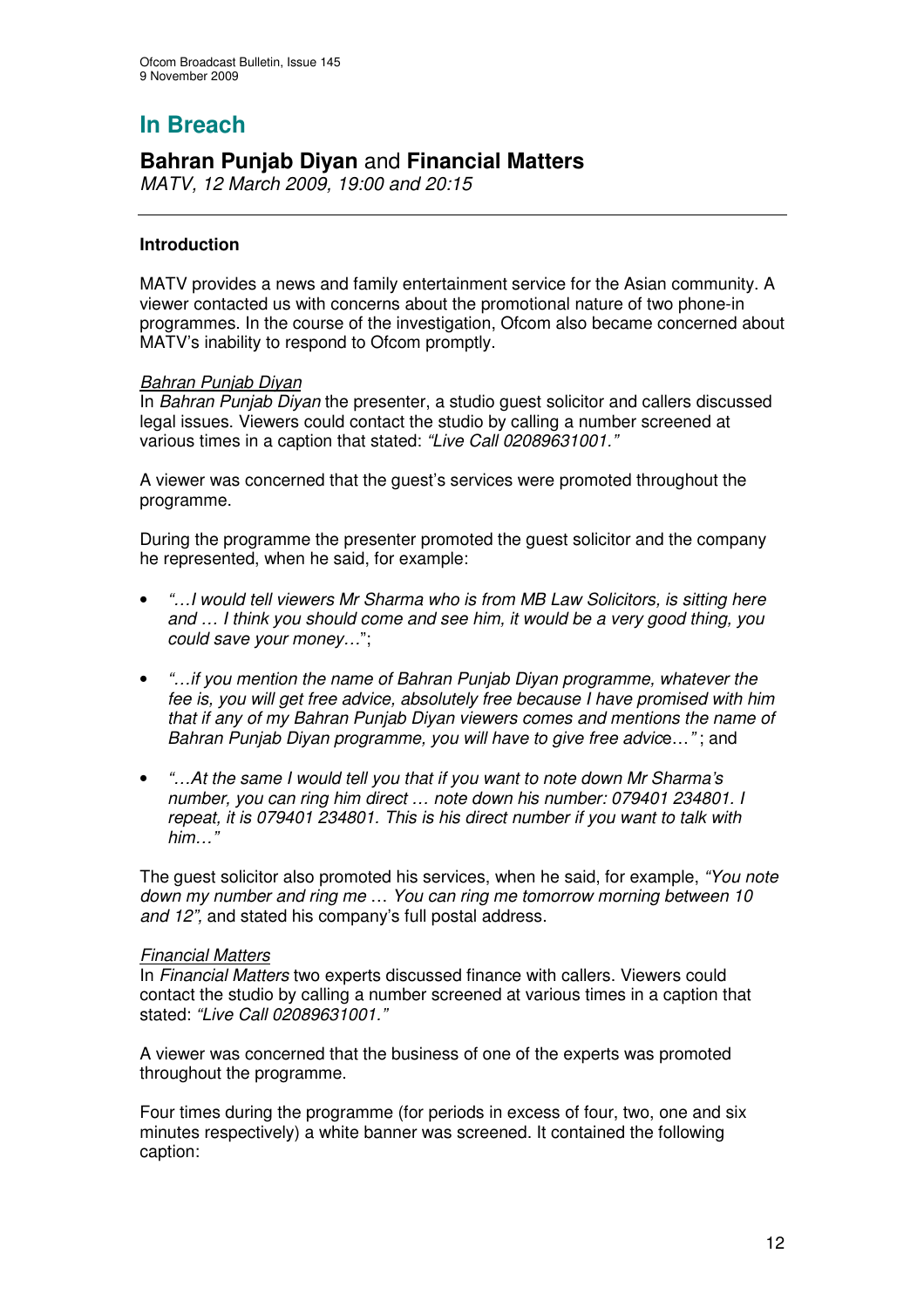*"Contact – 02084705454, 07713123456 e-mail – jag@chima.co.uk"*

These were the contact details of Mr Chima, the programme's presenter (one of the experts).

An advertisement for Mr Chima's business, London Debt Solutions (London Residentials Ltd), was broadcast during commercial breaks appearing in and around *Financial Matters*. It featured Mr Chima and promoted the advertiser's contact telephone number, *"02084705454"* – the same number promoted in the white banner that was broadcast during the programme.

The white banner broadcast in the programme therefore appeared to promote Mr Chima's business, London Debt Solutions (London Residentials Ltd).

We therefore sought MATV's comments with reference to both *Bahran Punjab Diyan* and *Financial Matters*, and with regard to the following Code Rules:

- Rule 10.3 Products and services must not be promoted in programmes
- Rule 10.4 No undue prominence may be given in any programme to a product or service.
- Rule 10.5 Product placement is prohibited.

#### The provision of material to Ofcom

In the course of this investigation, MATV failed on a number of occasions to provide Ofcom with requested material in a timely manner, as required under its licence to broadcast. We therefore also sought MATV's comments on this matter with regard to the following licence conditions:

- Condition 11 (Production and retention of recordings), which requires, among other things, that recordings or transcripts requested by Ofcom are provided "forthwith"; and
- Condition 12 (General provision of information to Ofcom), which requires, among other things, that "The Licensee shall furnish to Ofcom in such manner and at such times as Ofcom may reasonably require such … information … for the purpose of exercising the functions assigned to it…"

#### **Response**

MATV assured Ofcom that the broadcast of neither programme had been subject to a commercial arrangement with a third party. The broadcaster added that it had no intention to breach Code rules and both programmes had therefore been removed from air pending Ofcom's decision on the matters raised.

#### *Bahran Punjab Diyan*

With regard to Rule 10.3, which prohibits the promotion of products and services in programmes, MATV said that the references to MB Law Solicitors, Mr Sharma, his personal contact details and his offer of free advice, were "just [part of] an advisory service we provide to [a] minority community and there is no commercial arrangement made between any of the participants hence Rule 10.3 does not apply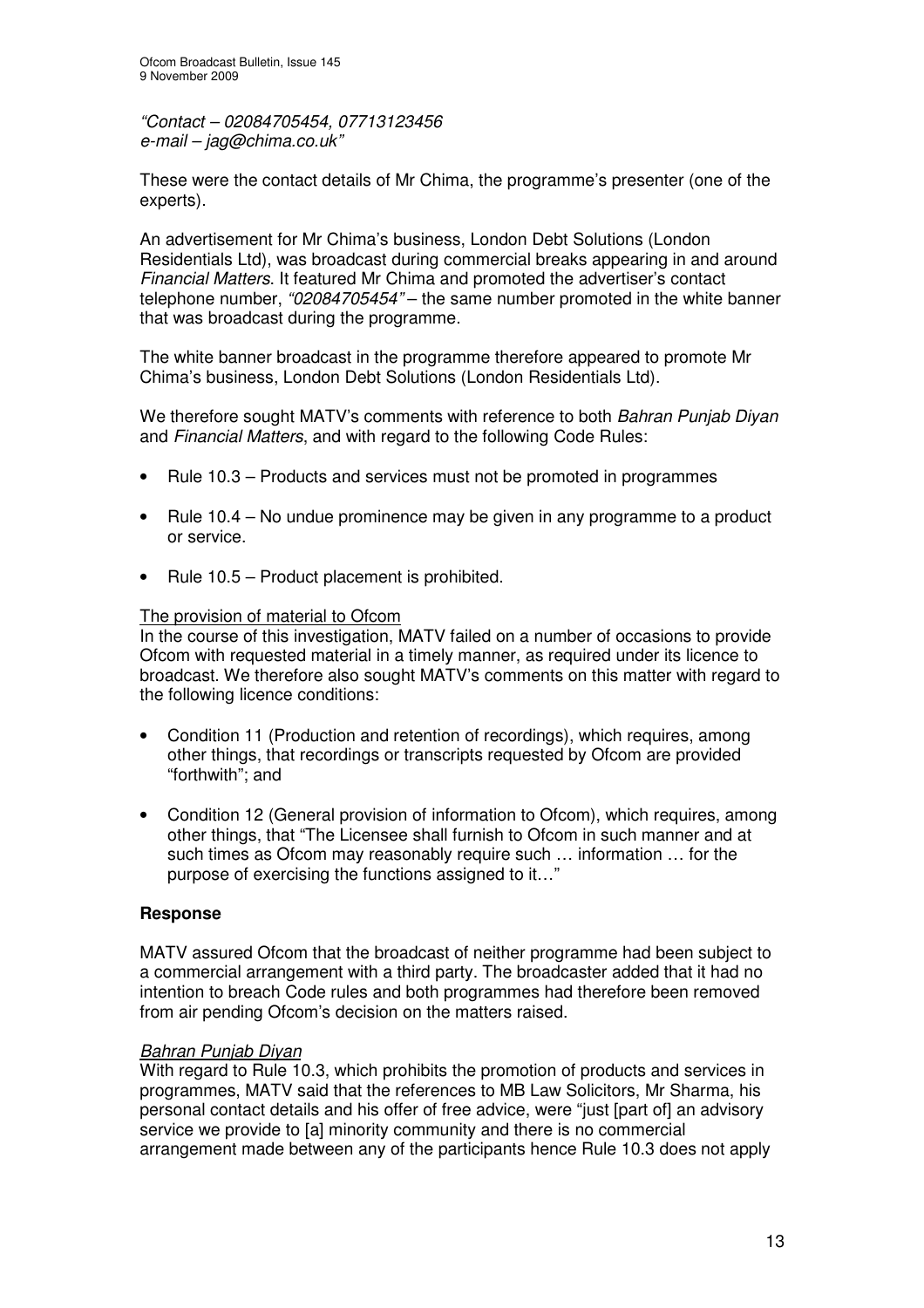to it." The broadcaster added: "10.3 says programmes. But it is a live debate show and not a recorded programme."

With regard to Rule 10.4, which prohibits the undue prominence of products and services in programmes, MATV said the solicitor had only appeared in one programme, which had been broadcast "as a free community service." It added that the full contact details of MB Law Solicitors were provided only once in the programme. The broadcaster therefore concluded that "there is no question of undue prominence." MATV added that naming the guest's credentials (including the company name) on air was editorially justified, as viewers would not otherwise have been aware of his fitness to address the matters raised.

#### *Financial Matters*

MATV noted that, like *Bahran Punjab Diyan*, above, *Financial Matters* was a live show, run by the broadcaster as a community service. It added: "…as a broadcaster we do have certain social responsibilities as well…"

The broadcaster said that the advertisements for the presenter's company were paid for spots, which followed a predetermined schedule that had no connection with the live show.

#### The provision of material to Ofcom

With regard to Conditions 11 and 12 of MATV's licence to broadcast, the broadcaster said it had provided material to Ofcom "as and when requested". It added that MATV had had "no communications issues regarding providing information to Ofcom" and stated the reasons for the delay in the provision of specific material (for example, due to ill health).

#### **Decision**

Ofcom noted MATV's assurance that the broadcast of neither programme had been subject to a commercial arrangement with a third party. Ofcom therefore concluded that product placement had not occurred in either broadcast.

Nevertheless, Ofcom is concerned at MATV's apparent lack of understanding when interpreting both the Code and the conditions of its licence.

#### *Bahran Punjab Diyan*

In the Code, a "programme" refers to broadcast editorial content and comprises live and pre-recorded material that is not advertising.

Rule 10.3 of the Code prohibits the promotion of products and services in any programme. This includes the promotion of a commercial business, or one of its representatives, even if it offers a special/free service by arrangement with the broadcaster.

Ofcom notes that a legitimate contact phone number was provided on screen for viewers who wished to participate in the live discussion within the programme and obtain advice from the studio guest.

Ofcom accepts that MATV and its guest had agreed to conduct a free off-air advisory service for viewers following the programme. Nevertheless, the provision of additional contact details – for the programme's guest (a solicitor) and the company he represented (MB Law Solicitors) – together with solicitations for callers to contact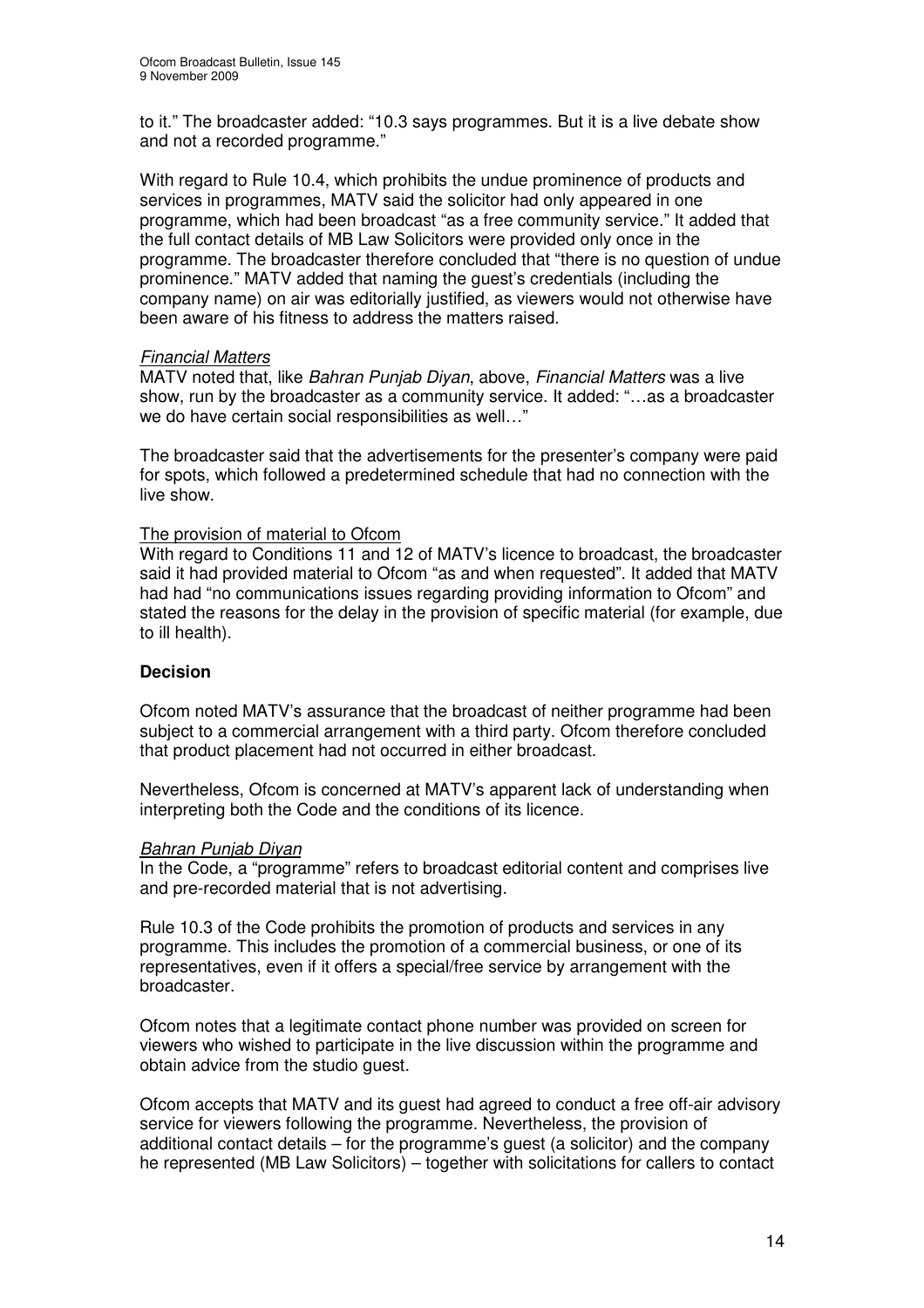the guest off air, merely promoted products and services in the programme, in breach of Rule 10.3 of the Code.

An occasional passing on-air reference to the provision of a subsequent free off-air advisory service, with reference to its contact details being available, for example, on the broadcaster's website, may be editorially justified within a programme. However, the provision in a programme of a commercial business's contact details, or those of its representative, are unlikely to have editorial justification, irrespective of how few times they are mentioned on air.

In this instance, the programme offered advice to viewers who contacted it via a legitimate contact number that was occasionally promoted on screen. Ofcom could therefore find no editorial justification for the reference to the contact details of the guest solicitor or to the full postal address of the company he represented. The programme was therefore in breach of Rule 10.4 of the Code.

#### *Financial Matters*

Ofcom accepts that MATV may have social responsibilities that it wishes to fulfil onair. Ofcom notes that a legitimate contact phone number was provided on screen for viewers who wished to participate in the live discussion and obtain financial advice within the programme.

Ofcom also accepts that advertisements for the presenter's company, broadcast in and around *Financial Matters*, were paid for spots, which followed a predetermined schedule that had no connection with the live show.

Nevertheless, as with *Bahran Punjab Diyan*, above, the provision of additional contact details within the programme – for its guest and his company (London Debt Solutions (London Residentials Ltd)), merely promoted products and services in the programme, in breach of Rule 10.3 of the Code.

No reference in the programme to the contact details of the presenter or his company had editorial justification, especially as the screened business telephone number was also provided in advertisements for the same company, as broadcast in and around the programme. The programme was in breach of Rule 10.4 of the Code.

The broadcaster was previously found in breach of Rules 10.3 and 10.4 of the Code, in September 2008, when it stated it had broadcast promotional material by mistake.<sup>1</sup> Ofcom is particularly concerned that MATV has now breached the same Code rules with material that it believes was compliant.

Broadcasters should note that the repetition of breaches of the Code is a condition under which Ofcom may consider the imposition of statutory sanctions, in accordance with its published procedures.

#### The provision of material to Ofcom

Ofcom does not accept that MATV had provided material to Ofcom "as and when requested" or that it had had "no communications issues regarding providing information to Ofcom." Ofcom notes, for example, that MATV failed to:

- provide the English translation of some material, as requested by Ofcom;
- inform Ofcom in advance of its inability to meet a deadline;

<sup>&</sup>lt;sup>1</sup> Finding available at: http://www.ofcom.org.uk/tv/obb/prog\_cb/obb118/.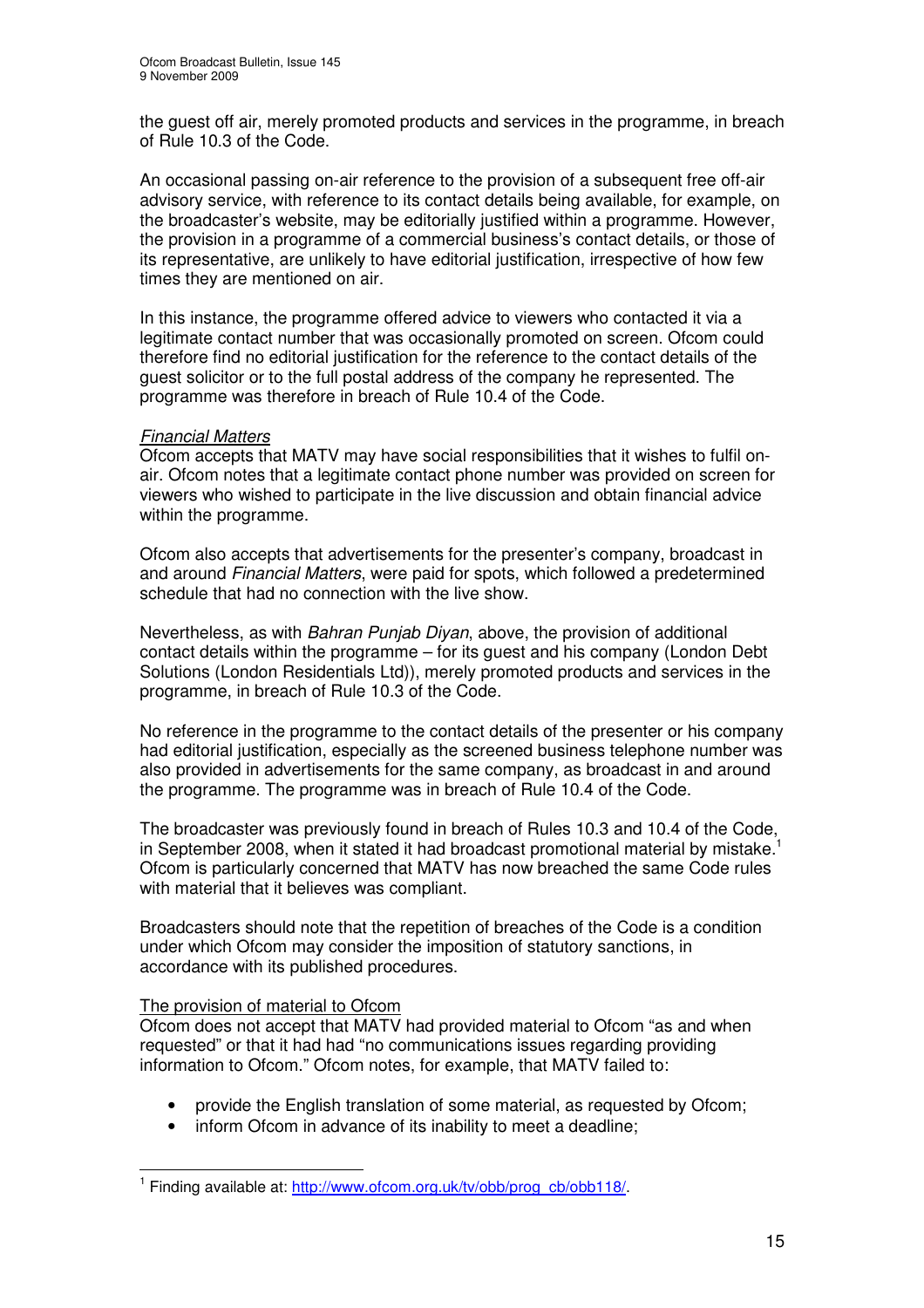- request of its own volition an extension for the provision of any material it was unable to provide on time; and
- arrange contingency plans for the provision of material to Ofcom, when one specific contact was incapacitated or unavailable.

The broadcaster was therefore in breach of Conditions 11 and 12 of its licence, which require, among other things, that recordings or transcripts requested by Ofcom are provided "forthwith" and that the licensee will "furnish to Ofcom" information "in such manner and at such times as Ofcom may reasonably require [it]."

The repeated breaches recorded in this finding raise serious concern. Ofcom puts MATV on notice that it will consider further regulatory action in the event of any further recurrence or serious compliance failure in the future.

#### **Breaches of Rules 10.3 and 10.4 of the Code Breaches of Licence Conditions 11 (Retention and production of recordings) and 12 (General provision of information to Ofcom)**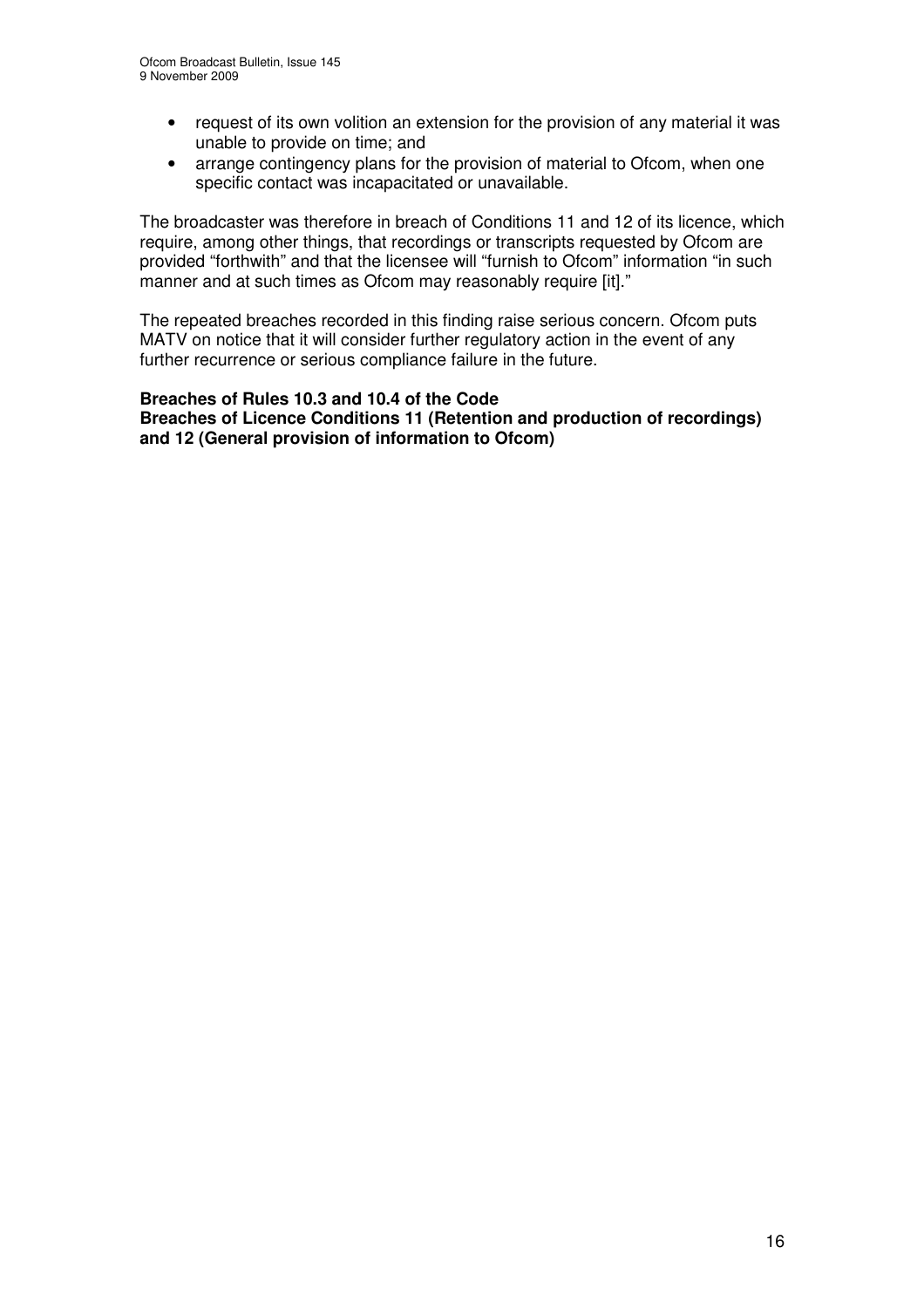**Top Gear** *BBC2, 2 August 2009, 20:00*

#### **Introduction**

*Top Gear* is the BBC's long running entertainment series about cars, presented by Jeremy Clarkson and two co-presenters, James May and Richard Hammond. This edition, the final show of the programme's thirteenth series, featured a spoof remake of an advertisement for a Volkswagen car which showed a man committing suicide with a gunshot to the head, followed by blood splattering out after the impact. The scene also included a depiction of the dead man lying in a pool of blood.

Fifty viewers contacted Ofcom to complain about this scene which they felt was too graphic and unsuitable for the time of broadcast (20:00) because children were watching. Ofcom noted that a subsequent repeat of the programme on 3 August 2009, in a 19:00 timeslot, removed the scene in which the man was seen shooting himself in the head. This mock advertisement was one of six or seven such advertisements in this segment of the programme which employed exaggerated and absurd themes to draw attention to the Volkswagen Sirocco's perceived lack of speed. Other 'advertisements' contained references to the Bible, to mothers in law, to funerals, and to explosions. One advertisement included a scene in a hospital waiting room. An actor who had supposedly been in a car accident was seen holding what appeared to be his own severed arm from which blood spurted in large quantities for approximately two minutes.

Ofcom asked the BBC to comment on the complaints in light of the Code Rule 1.11 (violence to be appropriately limited before the watershed). We also asked it to explain the reasoning for editing out the image of the man shooting himself from the 19:00 repeat of the programme.

#### **Response**

The BBC pointed out that the Code does not preclude the depiction of all violence before the watershed, even when children are likely to be watching a programme. Rule 1.11 requires that violence should be appropriately limited and in this case, the BBC said, it believed that it was limited by what it described as "the ludicrous and obviously comic depiction of the suicide."

The BBC continued that the reason for the man committing suicide was preposterous – that he had failed to buy the diesel variant of a particular car and that the loss of blood following the shooting was absurdly and deliberately exaggerated. This comic exaggeration and distancing from reality, which characterised the whole segment, were such as to limit the actual depiction of violence in the same way as a violent sequence from a children's cartoon. The fact that the original Volkswagen advertisement was also shown in its entirety highlighted to viewers that this was a witty, if slightly grotesque, send up of a classic advertisement.

In relation to the removal of the image of the man shooting himself from the repeat of the programme, shown at 19:00, the BBC acknowledged that there would have been a certain number of children amongst the programme's audience. However, it said it believed that the depiction of the suicide was appropriately limited so as to make it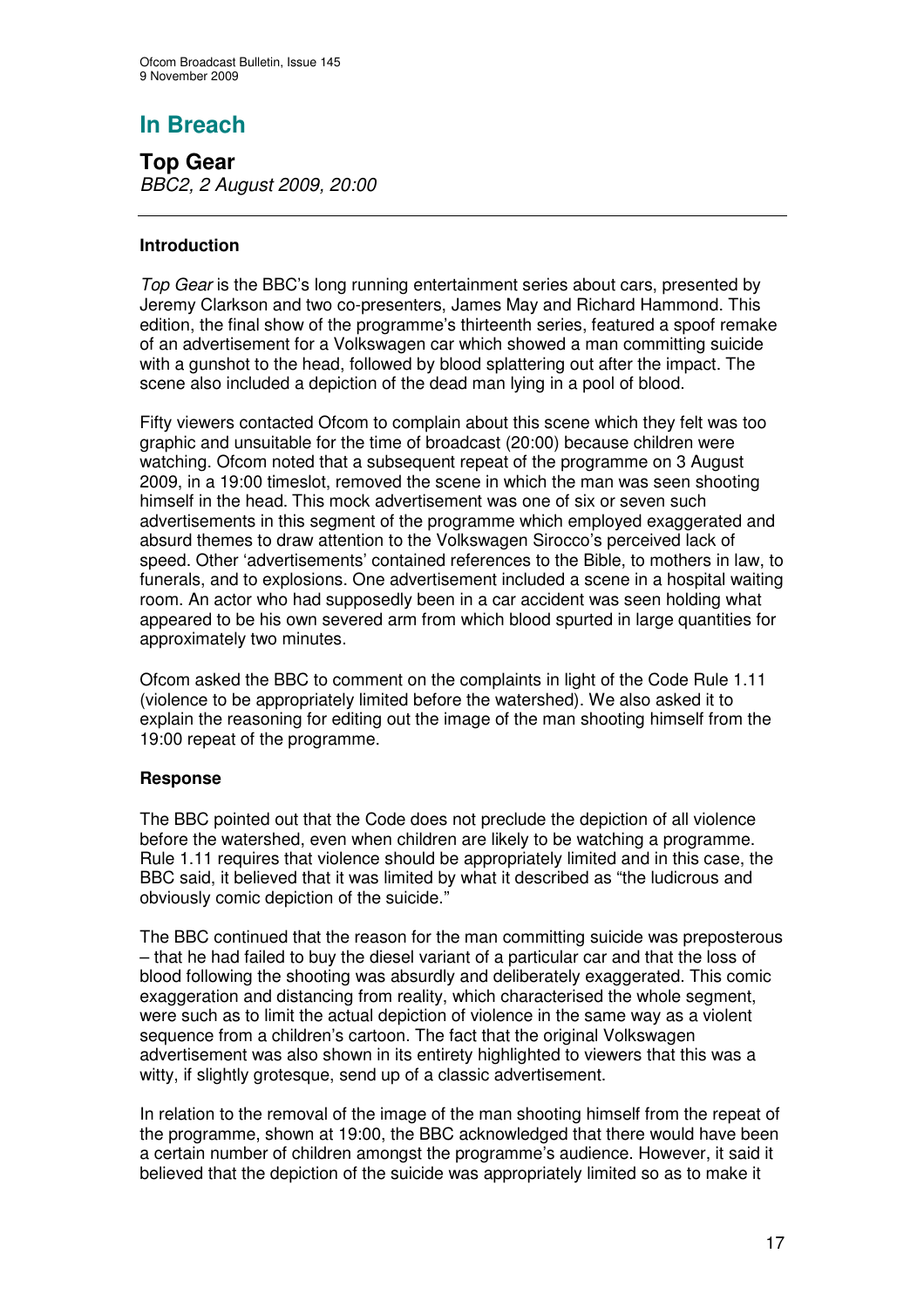suitable for transmission in the programme's usual slot. The programme was broadcast at 20:00 and the sequence in question was shown at just after 20:30. The programme-makers were conscious, however, that the repeat, transmitted at 19:00, might attract a significant number of younger children so the decision was taken to re-edit the sequence and remove the images of the gun shot. The BBC emphasised that it was not done because it was felt that there an editorial misjudgement in relation to the original transmission but because they were sensitive to the fact that there may be a "sliding scale of bedtimes" in many family homes.

#### **Decision**

When applying the Code, Ofcom must carry out its duties in light of Article 10 of the European Convention of Human Rights which provides for the right to freedom of expression. Ofcom must regulate potentially harmful or offensive material in a manner that respects freedom of expression – the broadcasters' right to transmit information and the audience's right to receive it. Ofcom must therefore seek an appropriate balance between protecting members of the public from harm and offence on the one hand and the broadcaster's right to freedom of expression on the other, taking into account context.

Ofcom recognises that *Top Gear* is a series with an established audience, some of whom are children. It is known however for its adult orientated content and humour, which some viewers on occasions may find challenging. Viewers have in general come to expect these features of the programme. In the scene complained of, in a send-up of a well known Volkswagen advertisement, an actor is seen, at close quarters, apparently killing himself by shooting himself in the head. The aftermath of the shooting is also shown as described above.

Rule 1.11 is designed to protect children from depictions of violence and its after effects in programmes broadcast before the watershed. Therefore Ofcom considered whether children were likely to be viewing the programme. Audience data indicated that a significant number – 204,000 – younger viewers (those aged between 4 and 9 years) were watching the original broadcast at 20:00. Ofcom noted the BBC's decision to remove the image of the gunshot to the head from the programme broadcast in the earlier timeslot of 19:00, because they considered that a greater number of younger children may have been watching at this time. In fact, the audience figures showed that substantially less – 36,000 fewer younger viewers watched the repeat. Therefore it was the case that, whilst the programme of 2 August 2009 was not aimed specifically at children, the programme regularly attracts a strong child audience and the broadcaster should have taken this into consideration when including the scene in the later broadcast.

The rule states that violence before the watershed must be appropriately limited and must also be justified by the context. Firstly, Ofcom considered whether the violence was appropriately limited. Whilst the shooting scene was only a few seconds in duration, it was Ofcom's view that the spoof suicide was graphically depicted on screen with the man holding the gun to his temple and firing and blood splattering into the air after the bloody impact of the gunshot. Its realistic depiction meant that the violent imagery was not appropriately limited.

Ofcom then considered whether the scene was contextually justified. Context includes, but is not limited to: the editorial content of the programme; the service on which the material is broadcast; the degree of harm or offence likely to be caused; and the likely expectation of the audience.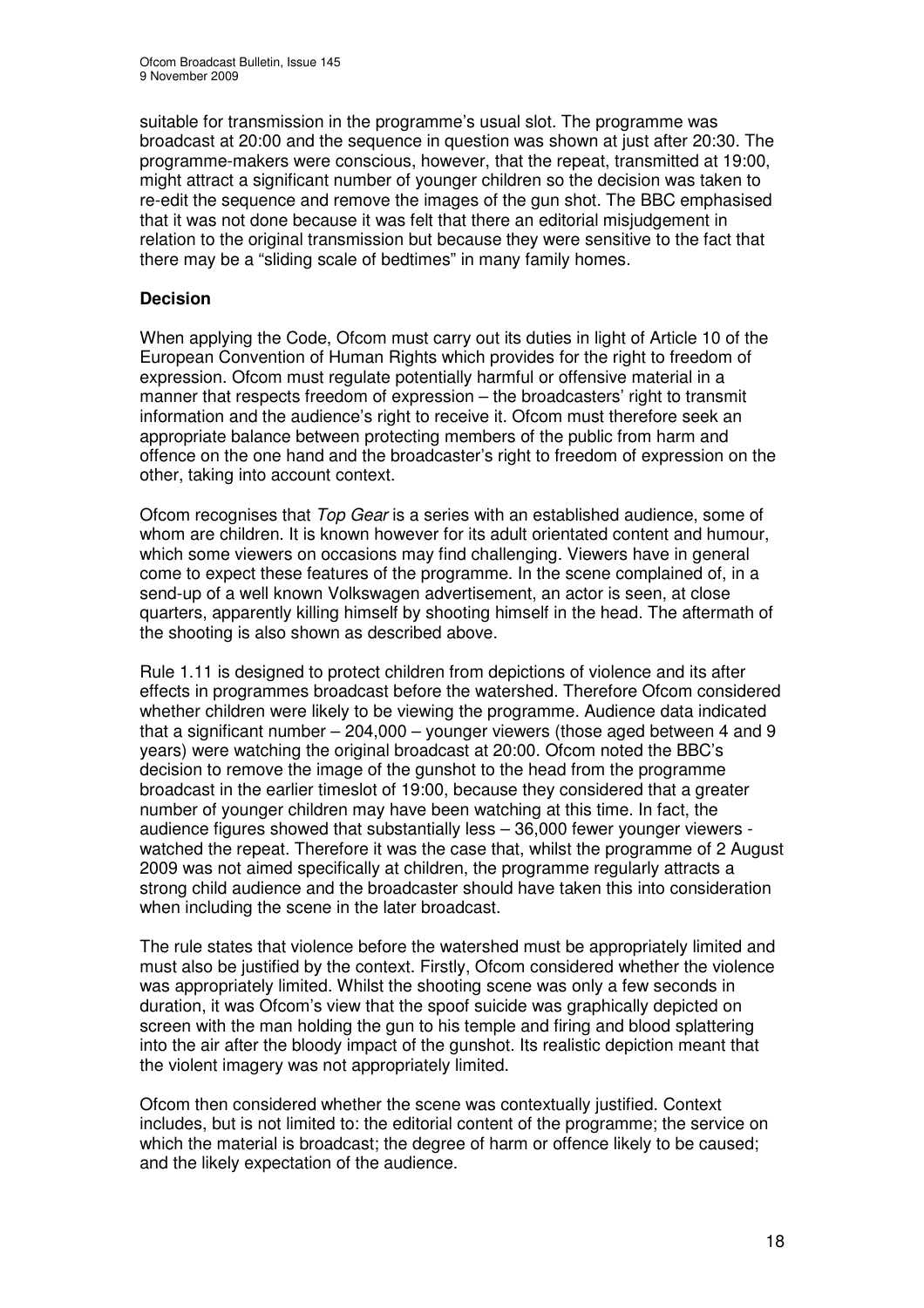Firstly, in terms of the editorial content of the programme Ofcom took into account the established nature of *Top Gear* as described above*.* It also considered the BBC's argument that the comic exaggeration inherent in the spoof advertisement overall, and in this scene in particular, rendered it inoffensive and, in context, justifiable. While scenes such as the hospital patient with the severed arm, described above, were so comically exaggerated and preposterous that they could be said to be justified by the overall context of the *Top Gear* series as described above, the depiction of suicide was of a distinct nature from this and so not justified by the context.

In Ofcom's view, it was precisely because *Top Gear* is an established entertainment programme which features a typical sort of humour that many viewers – including some adults watching with children - would not have expected such a violent scene to appear. Ofcom noted there was no information before the spoof advertisement was shown which would have prepared viewers for its potentially disturbing nature and alerted adult viewers to the fact that it may be unsuitable for younger viewers. These factors taken together meant that the scene exceeded audience expectations for the programme and led Ofcom - on balance - to conclude that there was no editorial justification for its inclusion.

#### **Breach of Rule 1.11**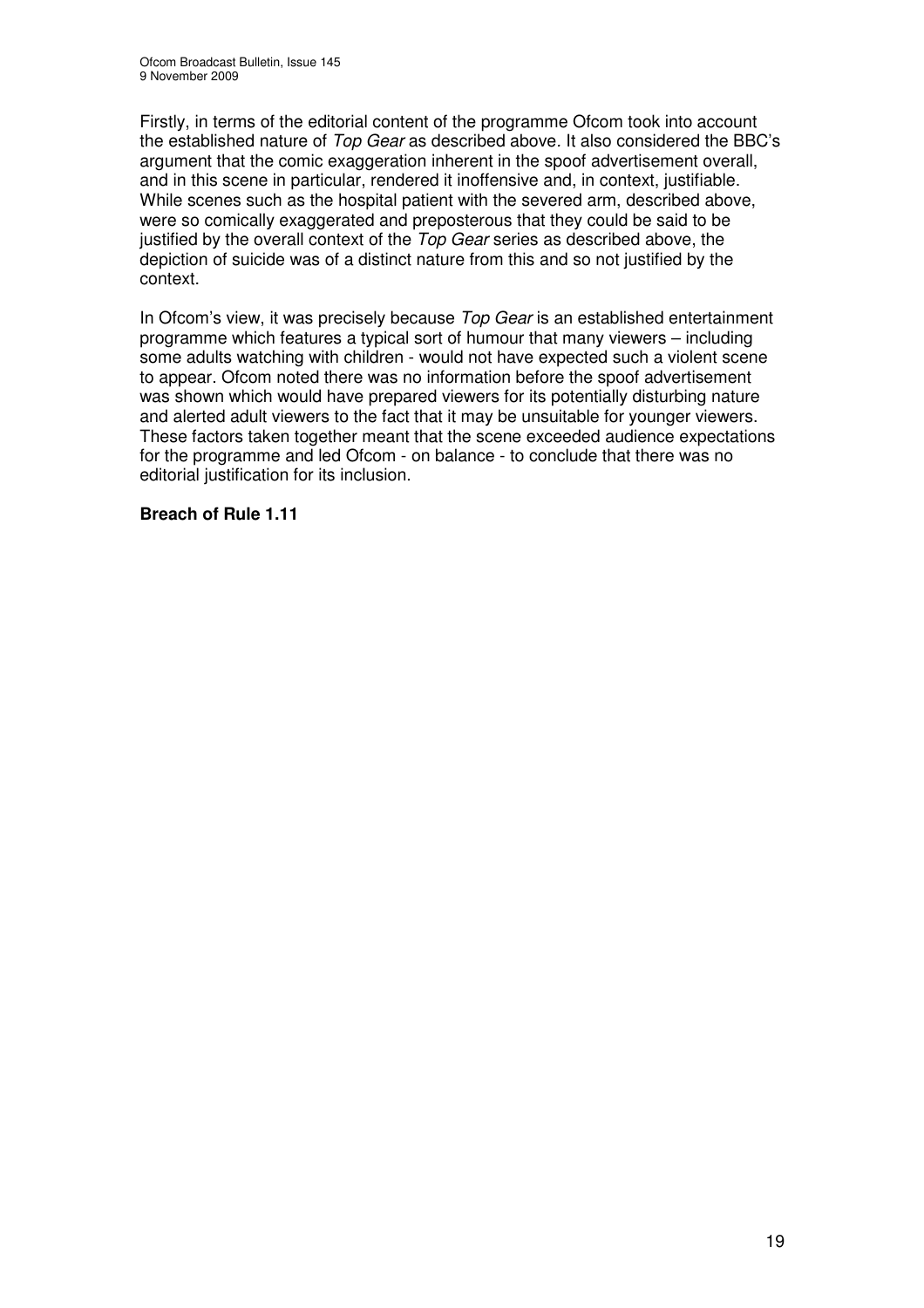## **Sa Re Ga Ma Pa L'il Champs**

*Zee TV, 17 July 2009, 10:00*

#### **Introduction**

Zee TV is a Hindi general entertainment channel. The series *Sa Re Ga Ma Pa L'il Champs* is a studio-based child talent contest. The programme was sponsored by East End Foods.

The following references to the sponsor appeared during the programme:

- an *"East End L'il Champs"* on-screen caption was displayed when contestants performed on stage; and
- after a commercial break, a presenter verbally referred to the programme sponsor when welcoming the audience back to the show.

A viewer complained about the inclusion of commercial messages within the programme.

Ofcom asked Zee TV to comment on the sponsor references under Rule 9.12 of the Code (sponsorship credits must be clearly separated from programme content).

#### **Response**

Zee TV accepted that the references did not comply with the Code and apologised for this error

The broadcaster explained that the programme was produced and originally transmitted live in India. Unlike many of the channel's other programmes, the programme was broadcast in the UK very quickly after the original live transmission in India. Zee TV believed that this speed of turnaround may have "caught the staff out."

The broadcaster said that it was taking steps to ensure its viewing staff are aware of the compliance issues that can be raised by fast turnaround programmes. It had also taken steps to ensure that the necessary masking and editing of the remainder of the programmes in the series and any other such series is done.

#### **Decision**

Rule 9.12 of the Code states that sponsorship credits must be clearly separated from programmes by temporal or spatial means.

In this case the sponsor was credited during the programme both visually and verbally. The programme was therefore in breach of Rule 9.12

#### **Breach of Rule 9.12**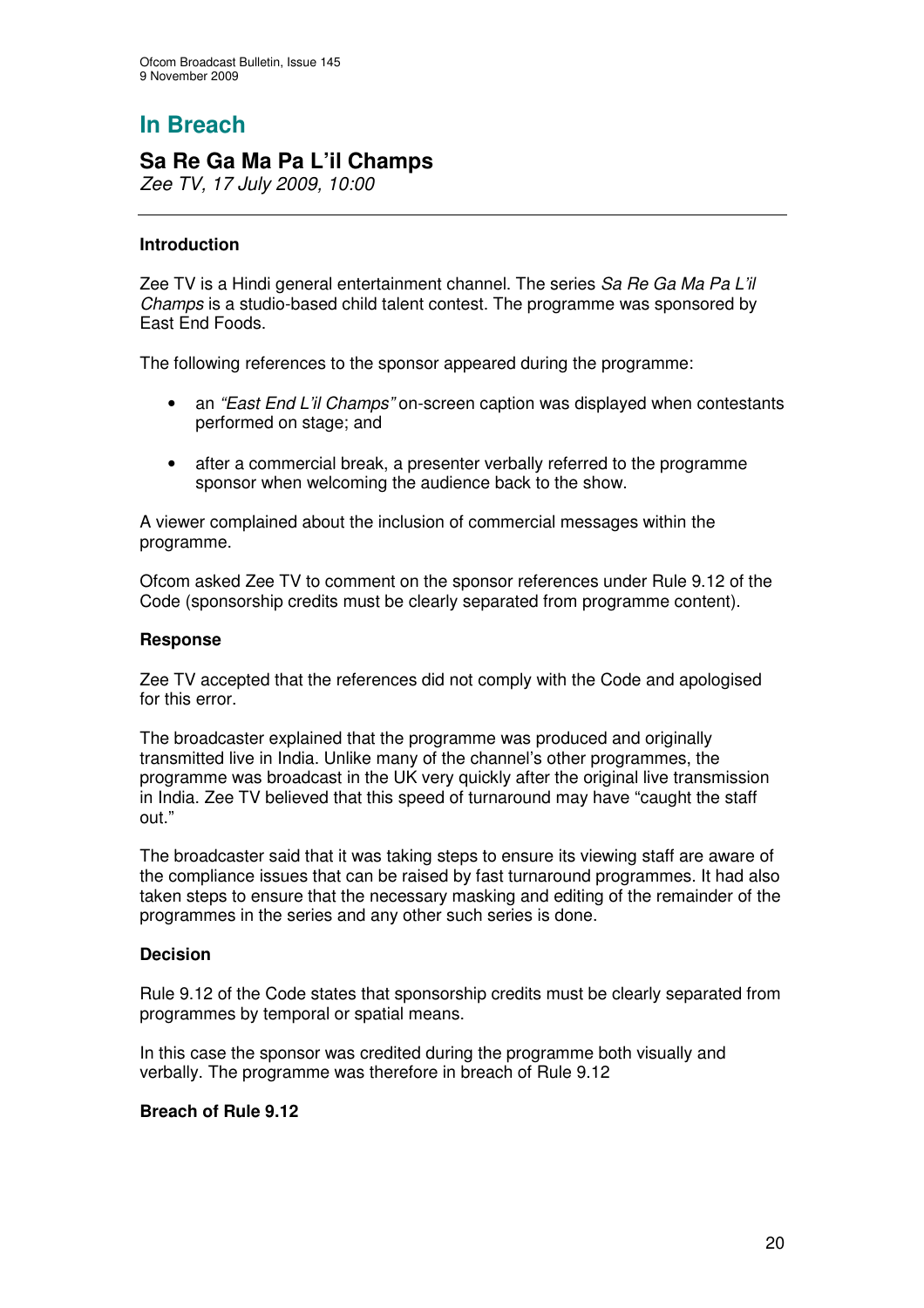## **Farmer Wants a Wife**

*Five, 20 September 2009, 11:00*

#### **Introduction**

*Farmer Wants a Wife* is a weekly reality-style TV series. In each episode two single women move to the country and vie for the attentions of a single farmer. This series is originally scheduled to broadcast on Wednesday evenings, after 21:00 and is repeated again in the pre-watershed slot on Sunday mornings.

During this episode, one of the female contestants Karla explained on-camera her feelings about the single farmer Derek's developing friendship with her rival Sarah. Karla said:

*"It is nice to see that she* [Sarah] *gets along with Derek, but it is a bit frightening, 'cos you're like, 'fuck!'"*

Ofcom received three complaints from viewers who objected to the strong language being broadcast at this time of day and were concerned that children may have been watching. Ofcom wrote to Five for comments with regard to Rule 1.14 (the most offensive language must not be broadcast before the watershed).

#### **Response**

Five apologised for the broadcast of this language before the watershed. Five explained that, due to human error, its compliance team failed to notice the use of this offensive language and therefore did not flag it to be edited from the prewatershed version of the programme. Five said that the language also went unnoticed when the edited version was checked again.

The broadcaster explained that a viewer complained to them directly shortly after transmission, and Five arranged for the episode to be re-edited, to remove the offensive language from any future transmission. Five said that it has introduced further measures to ensure similar errors do not occur again.

The following Sunday Five broadcast two apologies for any offence caused to viewers, one preceding and one following the next episode in this series.

#### **Decision**

Rule 1.14 of the Code clearly states that the most offensive language must not feature before the watershed. Ofcom's research<sup>1</sup> confirms that most viewers find the word "*fuck*" and its derivatives one of the most offensive words.

Ofcom acknowledged Five's apologies and the steps taken by the broadcaster to ensure compliance in this area in the future. However, in Bulletin 89 Ofcom issued a notice to broadcasters highlighting their duty to ensure that a robust system be put in place to protect viewers from harmful or offensive material, in particular when editing

<sup>&</sup>lt;sup>1</sup> "Language and Sexual Imagery in Broadcasting: A Contextual Investigation", September 2005.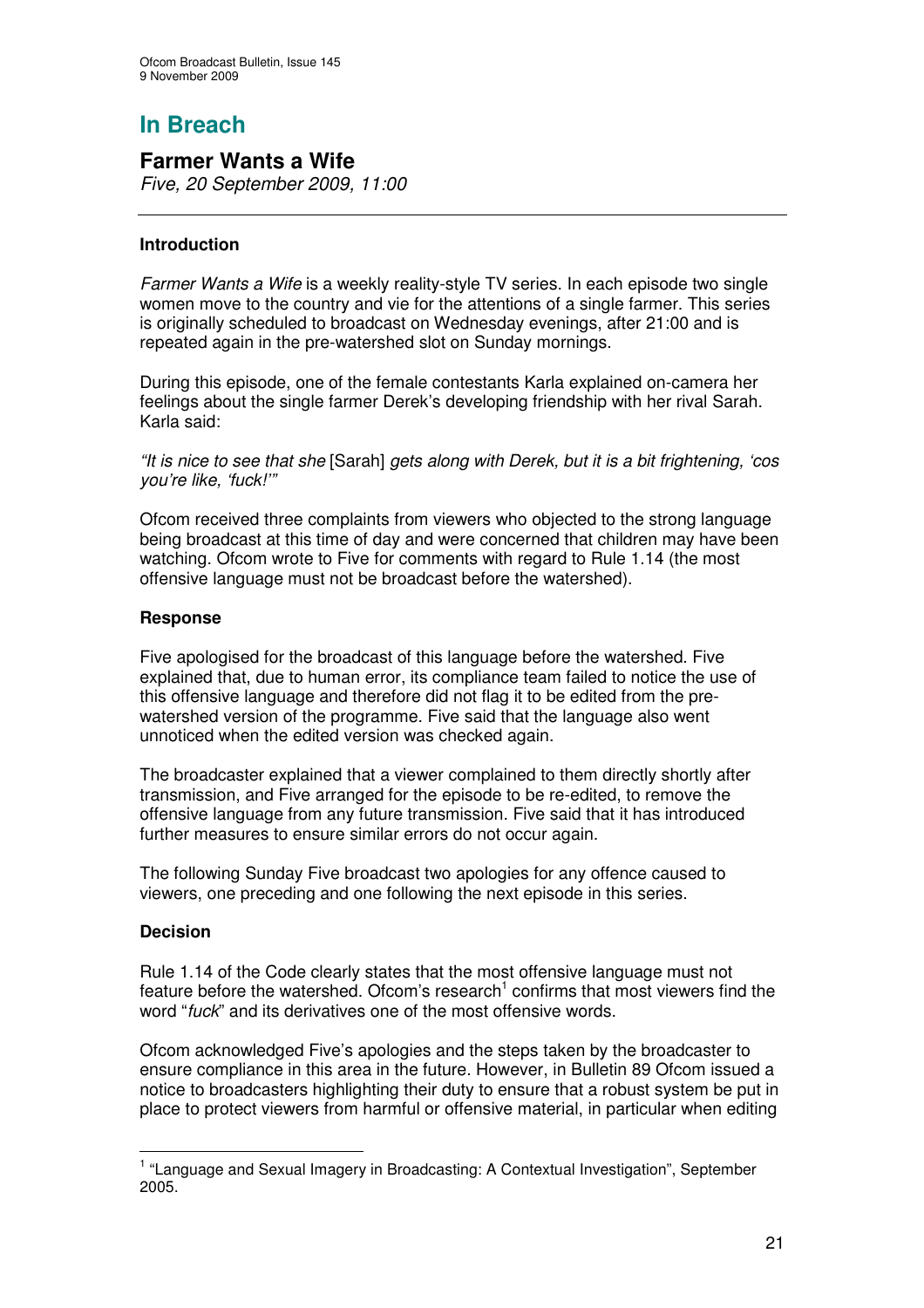post-watershed programmes for transmission during the daytime. It explained that human error was not a sufficient justification for such failures in compliance.

This broadcast of the most offensive language in this pre-watershed programme therefore breached Rule 1.14.

**Breach of 1.14**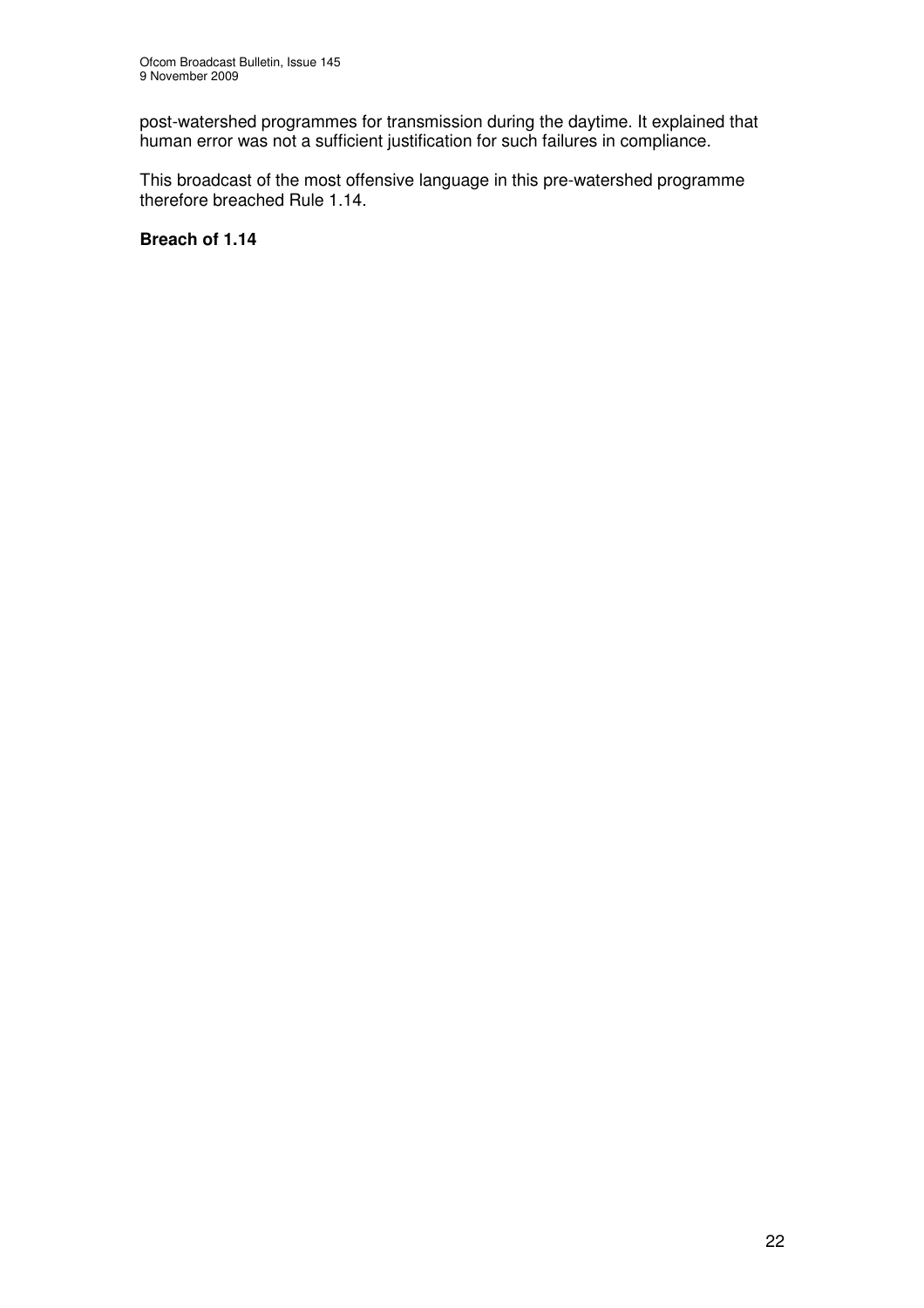## **Amount of advertising scheduled and retention of recordings**

*General Entertainment and Music (GEM), 3 August 2009*

#### **Introduction**

General Entertainment and Music ("GEM") is a subscription channel for an Iranian audience which broadcasts mainly in the Middle East. The channel cannot be received in the United Kingdom, but is licensed by Ofcom and therefore subject to Ofcom's codes and licence conditions.

As part of Ofcom's routine monitoring of compliance with the Code on the Scheduling of Television Advertising ("COSTA") we requested recordings and transmission logs from the broadcaster for 3 August 2009. After some weeks GEM provided Ofcom with the transmission logs. However, the recordings provided by GEM were not 'asbroadcast' recordings of the channel's output (i.e. the same quality in terms of both sound and picture as when originally transmitted), as had been requested by Ofcom. This hampered our investigation as the recordings provided did not correlate with the transmission logs and therefore did not give a clear picture of what had been transmitted.

Condition 11(2) of each TLCS licence requires that: "the Licensee shall make and retain or arrange for the retention of a recording in sound and vision of every programme included in the Licensed Service for a period of 60 days from the date of its inclusion therein…"

Analysis of the transmission logs that had been provided by the broadcaster indicated that the channel had transmitted 16 minutes and 58 seconds of advertising during the clock hour from 18:00 to 19:00 on 3 August 2009.

Rule 4 of COSTA states that "…time devoted to television advertising and teleshopping spots on any channel in any one hour must not exceed 12 minutes…"

Ofcom therefore asked GEM for its comments with regard to Licence Condition 11(2) and Rule 4 of COSTA.

#### **Response**

GEM said that it had contracted out the play-out of its programming to a third party. This company was not contractually obliged to retain copies of the 'as-broadcast' programmes. GEM did not keep copies of its programme output either.

With regard to the amount of advertising broadcast, the broadcaster said it had not fully understood or appreciated the detail of COSTA. GEM incorrectly believed that advertisements for sister companies and businesses were exempted from total advertising minutage. The channel admitted the breach of Rule 4 of COSTA.

GEM apologised that it had not previously fully understood its obligations and the requirements of both its licence and COSTA. The broadcaster confirmed that steps have been put in place to prevent further breaches in the future.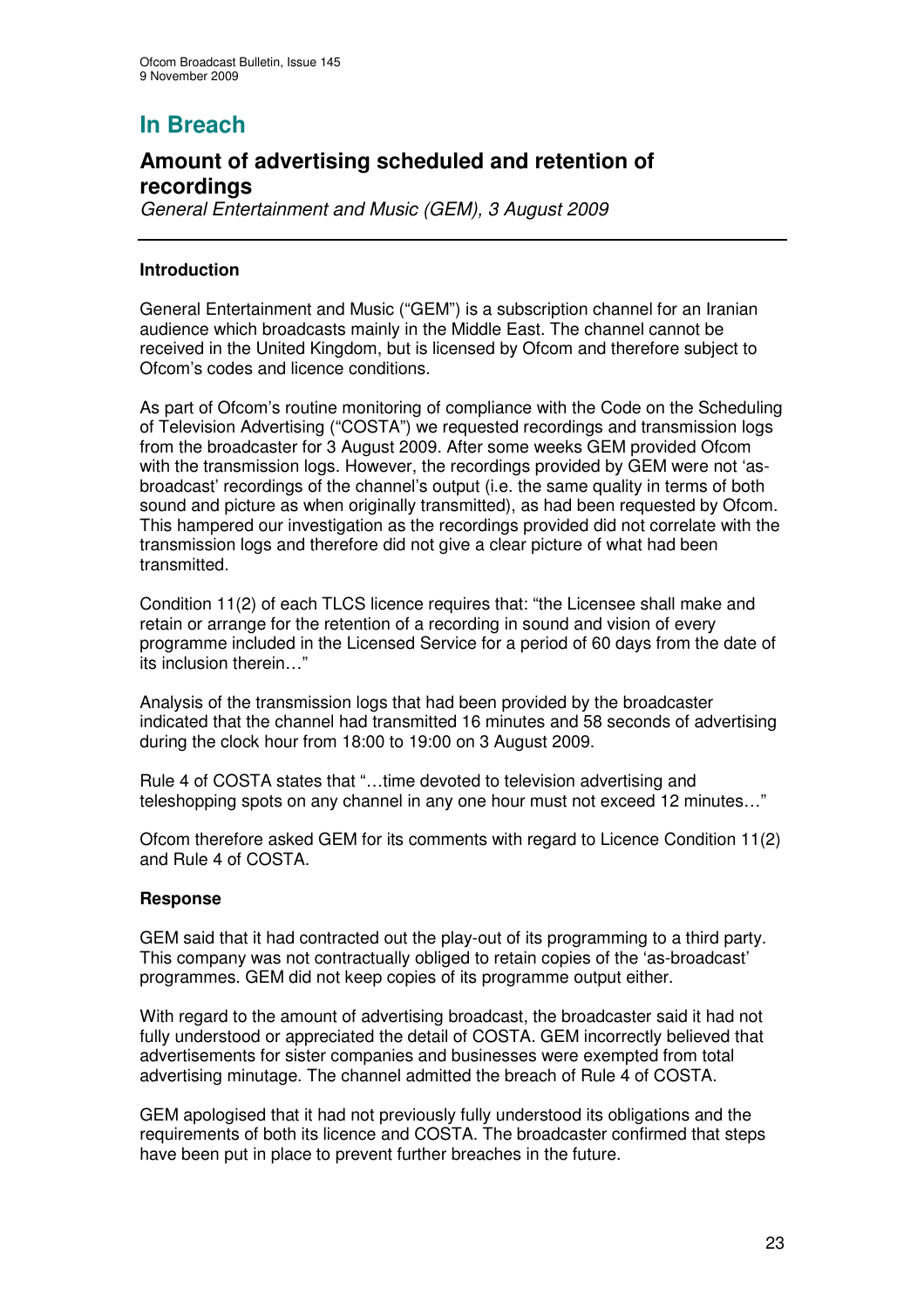GEM has also confirmed that it will ensure that advertising will not exceed 12 minutes in any one hour. The broadcaster stated that it will be enlisting the support of a law firm to assist its compliance office in keeping abreast of its regulatory obligations and relevant Ofcom codes.

#### **Decision**

As a condition of holding an Ofcom licence, broadcasters are required to ensure that the material they broadcast complies with Ofcom codes. GEM failed to retain recordings of its output, as broadcast, and had been relying on a third party who was not contractually obliged by the broadcaster to do so either. The broadcaster was therefore in breach of Condition 11(2) of its TLCS licence to broadcast.

Further, on the basis of the information available, Ofcom found that the material broadcast on GEM between 18:00 and 19:00 on 3 August 2009 was in breach of Rule 4 of COSTA which limits the amount of advertising in any one hour to 12 minutes.

Ofcom notes that GEM has given assurances that it now retains recordings of its output, as required by its licence, and that it will ensure that advertising will not exceed 12 minutes in any one hour.

Nevertheless, these are serious breaches and will be held on GEM's record. Ofcom is concerned that GEM appeared to have contracted out its compliance obligations to a third party service provider without ensuring that specific licence conditions were adhered to. Ofcom reminds GEM of its compliance obligations under its Ofcom licence and puts GEM on notice that should any breaches occur in the future, further regulatory action will be considered.

#### **Breach of Rule 4 of COSTA Breach of Licence Condition 11 (Retention and production of recordings)**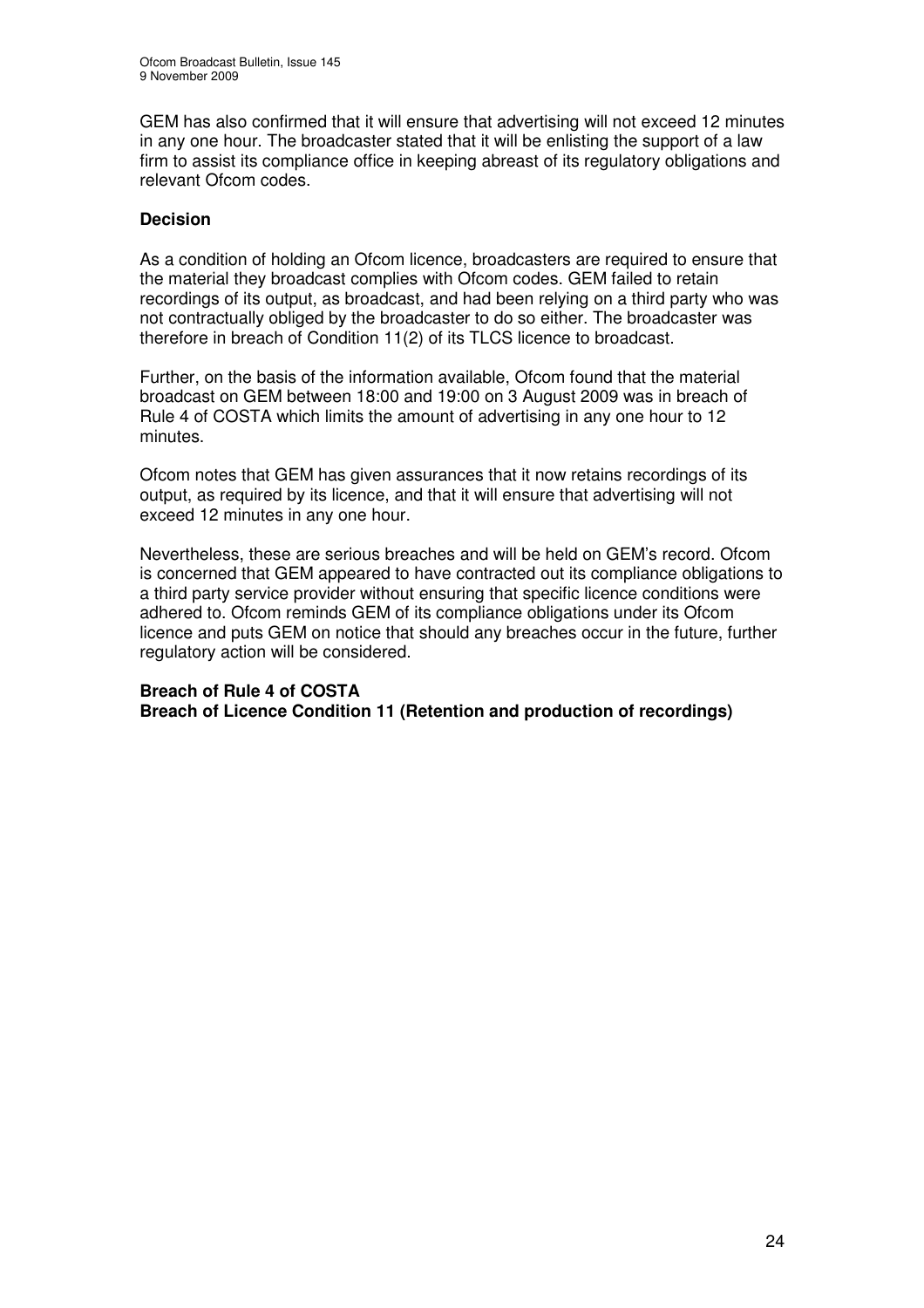## **Radio Ramadhan Keighley 102.1FM**

*Radio Ramadhan Keighley 102.1 FM, 14 September 2009, 12:00*

#### **Introduction**

Radio Ramadhan Keighley was a radio service which broadcast in West Yorkshire under a short-term restricted service licence for the Ramadhan period. A listener complained that the station broadcast content with a bias towards the Labour Party, and that this was not politically balanced and did not serve the purpose of a religiousbased station.

Ofcom asked Radio Ramadhan Keighley for a recording of the programme to assess the content.

#### **Response**

Radio Ramadhan Keighley explained that it was unable to obtain the recording from its logging facility. It said a computer hardware failure meant that the external harddrive used to record programmes was faulty, and had failed to record the programme.

Although it was unable to provide a recording, the station did explain that it had no bias towards any political party, and it had invited representatives from all the political parties to participate in local community awareness programmes.

#### **Decision**

While noting Radio Ramadhan Keighley's comments about impartiality towards all political parties, in the absence of a recording we were unable to consider the complaint. It is a very important condition of all radio broadcasters' licences that recordings of their output are made and retained and copies provided to Ofcom on request "forthwith." The failure of Radio Ramadhan Keighley to meet these requirements is a serious and significant breach of the conditions of its licence. This breach will be held on record.

#### **Breach of Licence Condition 8 (Part 2 General Conditions) of restricted service licence**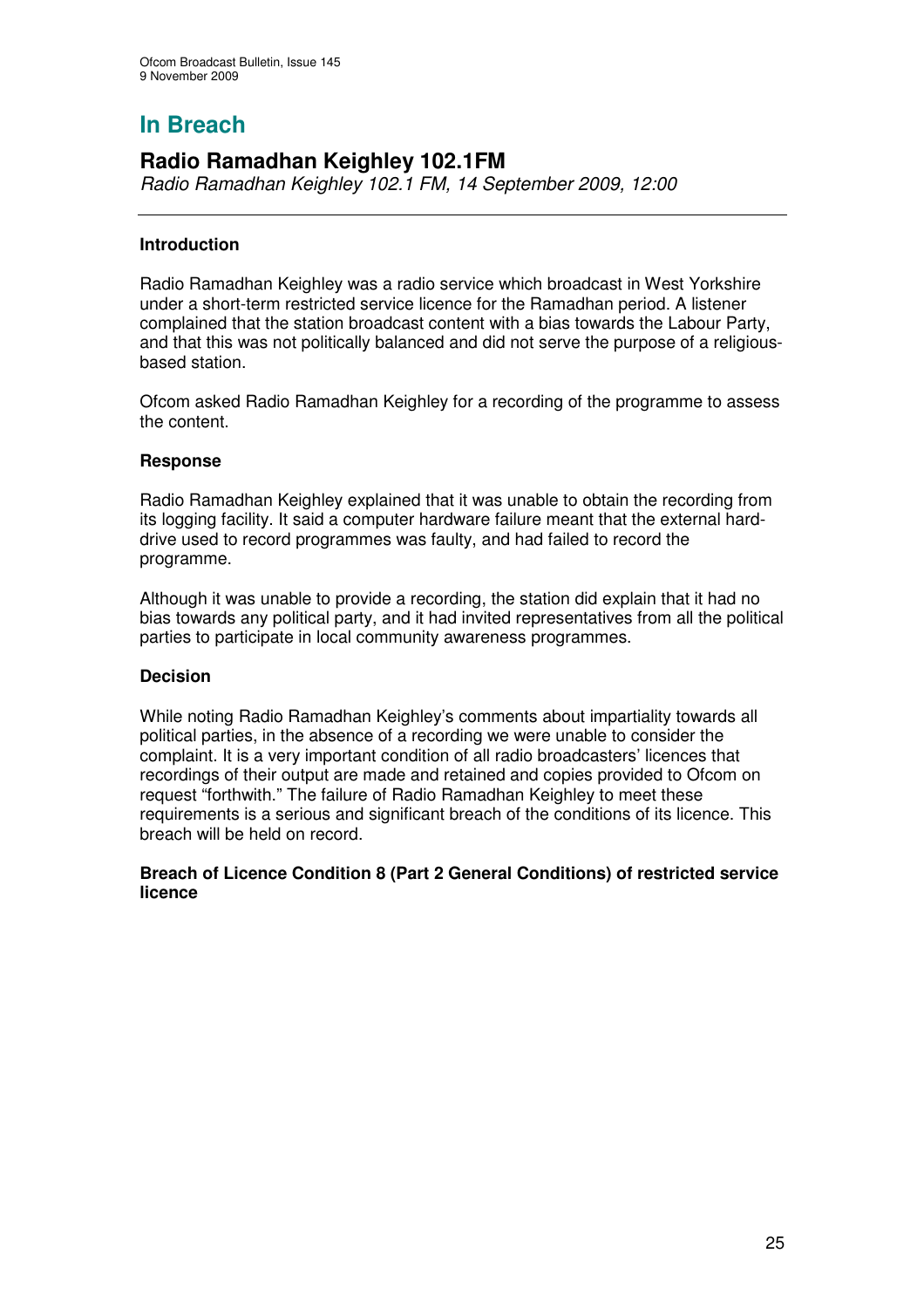## **Fairness and Privacy Cases**

## **Not Upheld**

**Complaint by Mr Paul Mawson on behalf of Mr Daniel Mawson** *Road Wars, Sky One, 1 June 2009*

**Summary:** Ofcom has not upheld this complaint of unwarranted infringement of privacy in the programme as broadcast.

This programme featured footage of Mr Daniel Mawson (Mr Paul Mawson's son) being questioned by police officers who had stopped him to ascertain whether or not he was insured to drive the car he was driving. The police were shown searching both Mr Daniel Mawson and the car. The searches revealed that he was in possession of approximately £1300 in cash and that four kilos of cocaine were concealed in the car. Mr Mawson was arrested at the scene for possession with intent to supply.

Mr Paul Mawson complained on his son's behalf that his privacy had been unwarrantably infringed in the programme as broadcast.

Ofcom found that Mr Daniel Mawson did not have a legitimate expectation of privacy in relation to the broadcast of footage of him being stopped and arrested by police as he was filmed openly in a public place and found to be in possession of four kilos of cocaine with intent to supply for which he was subsequently convicted and sentenced to five years imprisonment. Therefore, Ofcom concluded that that his privacy was not unwarrantably infringed in the programme as broadcast.

#### **Introduction**

On 1 June 2009, British Sky Broadcasting Limited ("BSkyB") broadcast on its channel Sky One an edition of its series *Road Wars,* which followed police officers from a number of different police forces throughout the country carrying out their duties.

This edition included footage of two police officers of Devon and Cornwall Constabulary who had stopped a car on a routine *"stop-check"* to ascertain whether the driver was insured to drive the vehicle. The driver of the car, Mr Daniel Mawson, was shown being questioned by the police officers about the insurance and then being searched. The search revealed that he was in possession of approximately £1,300 in cash and a subsequent search of the car that he was driving revealed four kilos of cocaine. Mr Daniel Mawson was arrested at the scene for possession of a Class A drug with intent to supply and was taken to the police station to be charged. At the end of the section of the programme that featured Mr Daniel Mawson, the programme's commentary stated:

*"In court, Daniel Mawson, admitted being paid to courier the drugs down from the north. He was transporting cut down coke ready to be bagged up and sold. It turned out he was just minutes from the drop off point when [the police officers] collared him. [The police officers'] quality policing prevented 4000 wraps of cocaine getting onto the streets. Daniel Mawson pleaded guilty to possessing cocaine with intention to supply. He's now serving a five year sentence in prison."*

Mr Paul Mawson complained to Ofcom on behalf of his son, Mr Daniel Mawson, that his son's privacy had been unwarrantably infringed in the programme as broadcast.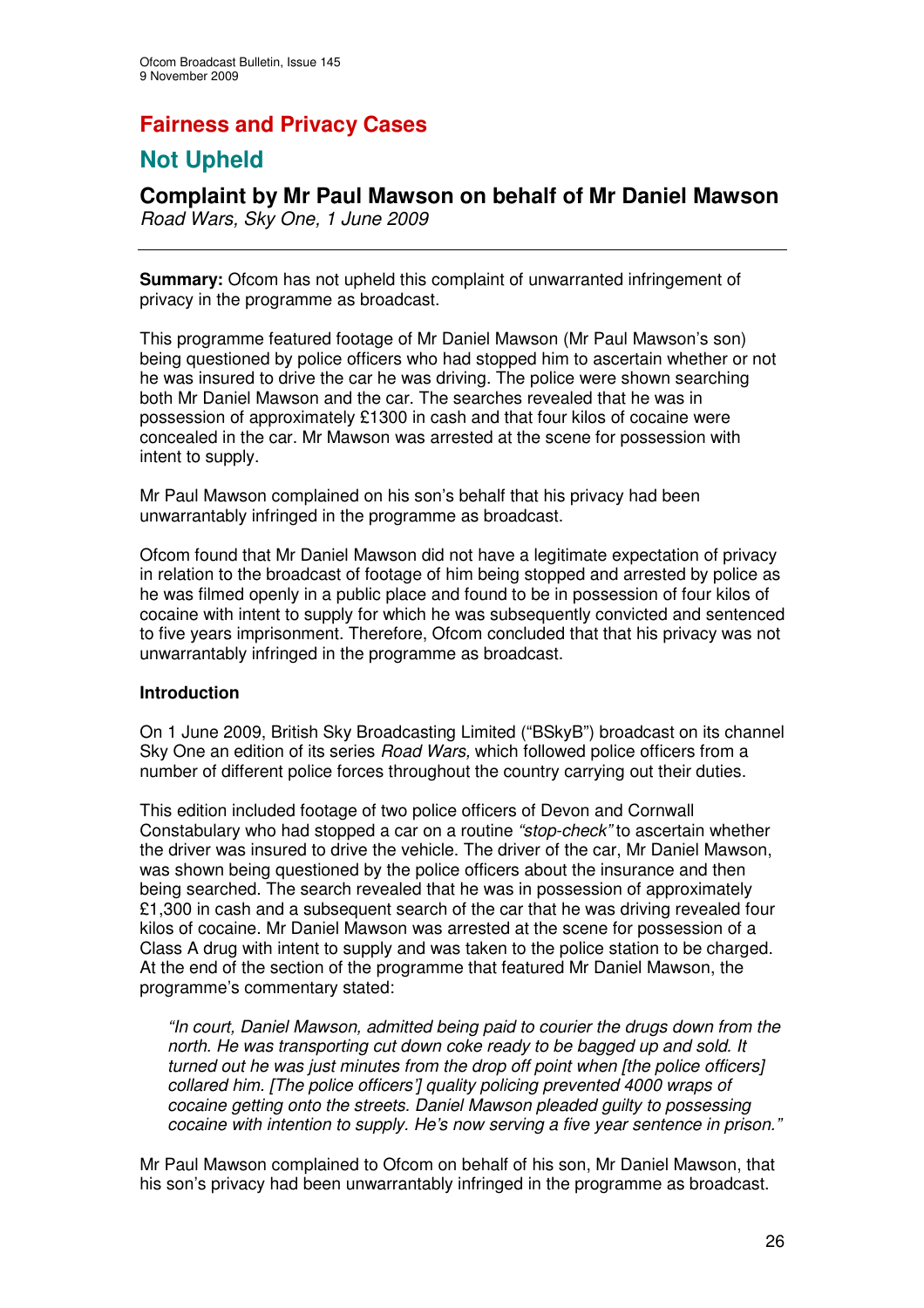#### **The Complaint**

#### **Mr Mawson's case**

In summary, Mr Paul Mawson complained on behalf of his son, Mr Daniel Mawson, that his privacy had been unwarrantably infringed in the programme as broadcast in that his full name was disclosed in the programme and that his face was not obscured. Mr Paul Mawson said that his son had not given his permission for the broadcast of his full name or the footage taken of him.

#### **BSkyB's case**

In summary, BSkyB responded as follows:

BSkyB said that Mr Daniel Mawson did not have a legitimate expectation of privacy in relation to being shown being searched and arrested by a police officer. It said that he had been driving on a public road prior to being stopped and that the police officers had a legitimate reason to stop and search Mr Daniel Mawson and his car. BSkyB also said that the police officers had sufficient evidence to arrest Mr Daniel Mawson at that time on suspicion of possessing a Class A drug with an intent to supply, an offence to which he subsequently pleaded guilty and for which he was convicted and given a custodial sentence. BSkyB said that the fact of his conviction is a matter of public record and that the details of this case, including a photograph of Mr Daniel Mawson, were available on local newspaper websites.

BSkyB said that the camera crew was clearly visible to Mr Daniel Mawson at the time of filming and it was not conducted surreptitiously. There was no suggestion that the programme makers concealed the fact that they were filming him. BSkyB said that Mr Daniel Mawson was aware that he was being filmed as the camera crew were in full view of him. Contrary to Mr Paul Mawson's complaint, Mr Daniel Mawson made no attempt during filming to request that the filming be stopped or object to the footage being broadcast or request that his identity be obscured.

BSkyB said that there was a clear public interest in the production of programmes which depict the work of the police and in particular portray the real-life situations they face. There was also a clear public benefit in highlighting the fact that a seemingly simple routine police check can uncover very serious crime; in this case, one of Devon and Cornwall Constabulary's biggest seizures of cocaine. Accordingly, it said that the public interest outweighed any right to privacy that Mr Daniel Mawson might have in relation to the circumstances of this case.

#### **Decision**

Ofcom's statutory duties include the application, in the case of all television and radio services, of standards which provide adequate protection to members of the public and all other persons from unfair treatment and unwarranted infringement of privacy in, or in the making of, programmes included in such services.

In carrying out its duties, Ofcom has regard to the need to secure that the application of these standards is in the manner that best guarantees an appropriate level of freedom of expression. Ofcom is also obliged to have regard, in all cases, to the principles under which regulatory activities should be transparent, accountable, proportionate and consistent and targeted only at cases in which action is needed.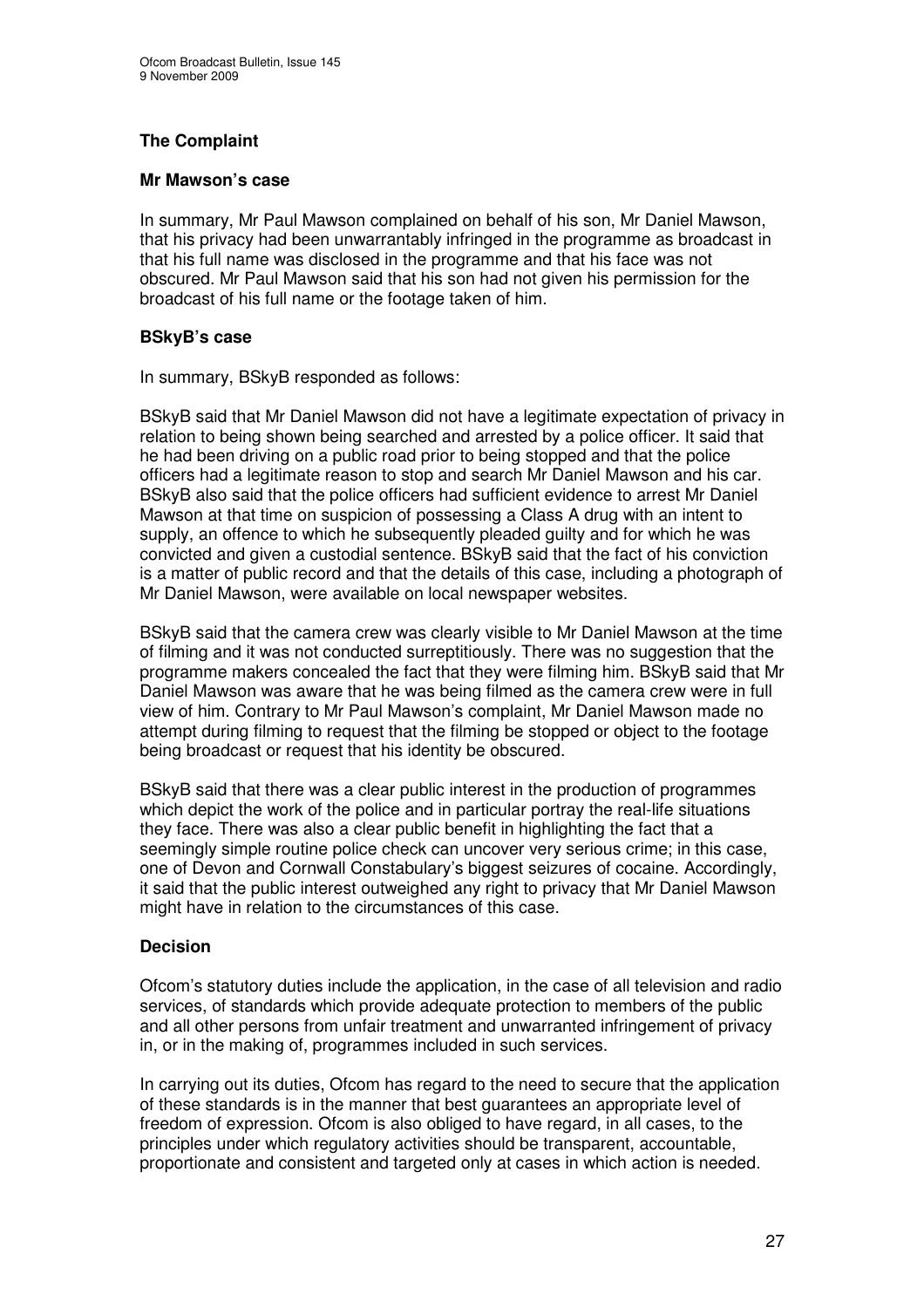Mr Paul Mawson's complaint on behalf of his son was considered by Ofcom's Executive Fairness Group. In reaching its decision, Ofcom carefully considered all the relevant material provided by both parties. This included a recording and transcript of the programme as broadcast and the parties' written submissions. In its considerations, Ofcom took account of Ofcom's Broadcasting Code ("the Code").

Ofcom's recognises that the line to be drawn between the public's right to information and the citizen's right to privacy can sometimes be a fine one. In considering complaints about the unwarranted infringement of privacy, Ofcom will therefore, where necessary, address itself to two distinct questions: First, has there been an infringement of privacy? Second, if so, was it warranted? (Rule 8.1 of the Code).

Ofcom considered Mr Paul Mawson's complaint that Mr Daniel Mawson's privacy was unwarrantably infringed in that his full name was disclosed in the programme and that footage of him was broadcast in the programme without his consent.

In considering whether or not Mr Daniel Mawson's privacy had been infringed, Ofcom first determined whether he had a legitimate expectation of privacy in relation to the footage that was broadcast.

Ofcom examined the footage that was included in the programme as broadcast and assessed the nature of the information, actions and events disclosed as well as the context of the disclosure.

Ofcom acknowledged that Mr Daniel Mawson's face was not obscured in the programme and that the programme's commentary disclosed his name when stating the outcome of his trial. In Ofcom's view, these images and information identified him to viewers.

Mr Daniel Mawson was filmed being stopped by the police on a routine check. He was then shown being questioned by the police about whether or not he was insured to drive the car. Footage was also shown of Mr Daniel Mawson and the car he was driving being searched and the subsequent discovery of £1300 in cash and four kilos of cocaine. Mr Daniel Mawson was shown being arrested on the suspicion of possessing of a Class A drug with intent to supply and being taken to the police station.

In Ofcom's view, when a person is filmed either committing an offence or being arrested for an offence, that person's expectation of privacy is likely to be significantly diminished by their actions. In Mr Daniel Mawson's case, Ofcom considered that by committing an offence for which he was subsequently convicted and sentenced to five years imprisonment (namely, for the possession of a Class A drug with intent to supply), his expectation of privacy was considerably lessened.

While Ofcom acknowledged that Mr Daniel Mawson was identified in that his face was visible throughout the footage and his full name was disclosed in the broadcast, it also noted that his actions took place on a public highway and in public view and had been filmed openly. Ofcom further noted that Mr Daniel Mawson pleaded guilty to possession of a Class A drug with intent to supply and was given a custodial sentence. In light of all the circumstances, Ofcom found that he did not have a legitimate expectation of privacy in relation to the broadcast of the footage of his face, nor the disclosure of his full name.

Having concluded that Mr Daniel Mawson did not have a legitimate expectation of privacy in this regard, Ofcom found that his privacy was not infringed in the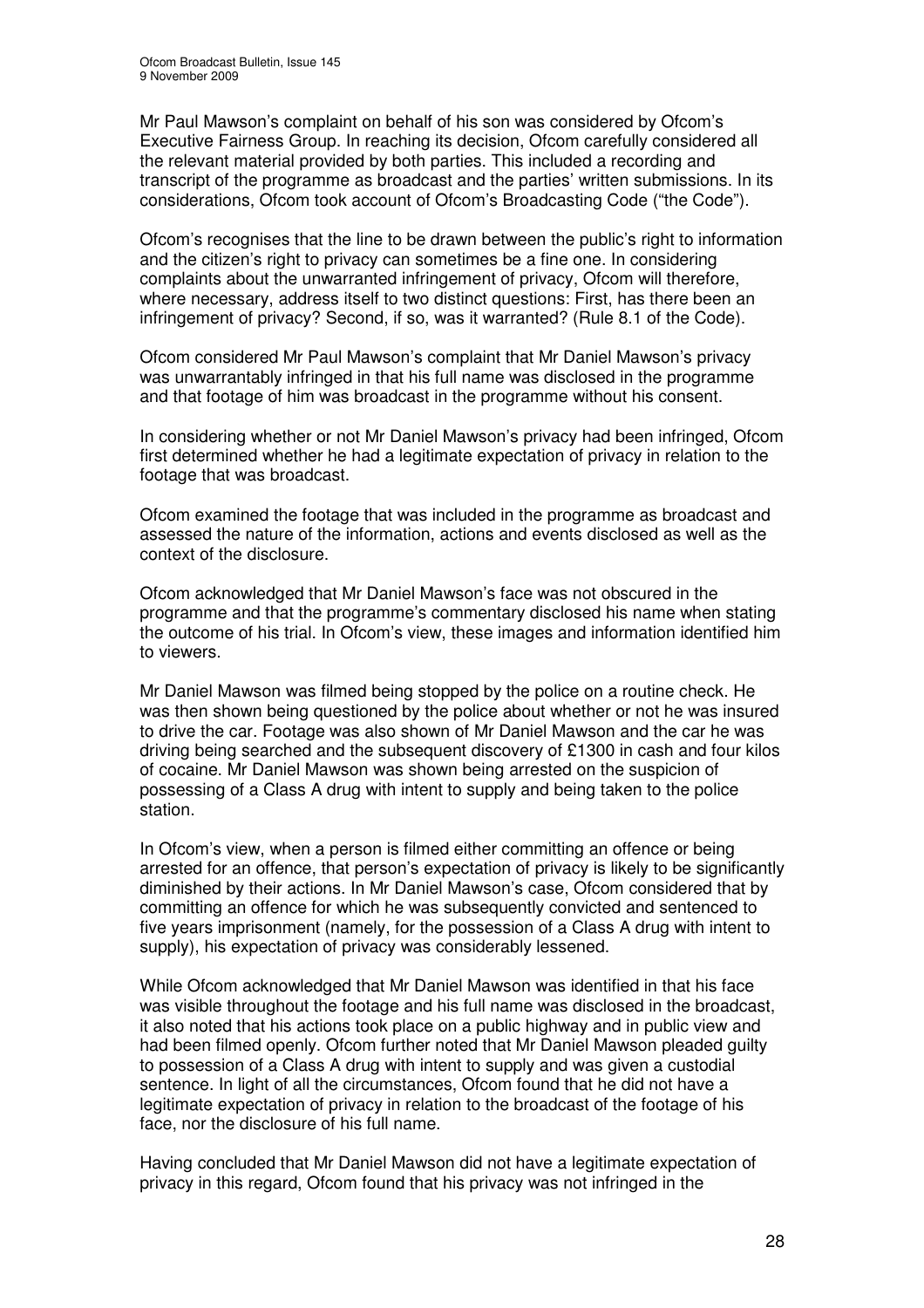programme as broadcast. It was therefore not necessary for Ofcom to further consider whether any infringement of privacy was warranted or not.

**Accordingly, Ofcom has not upheld Mr Paul Mawson's complaint made on behalf of Mr Daniel Mawson of unwarranted infringement of privacy in the programme as broadcast.**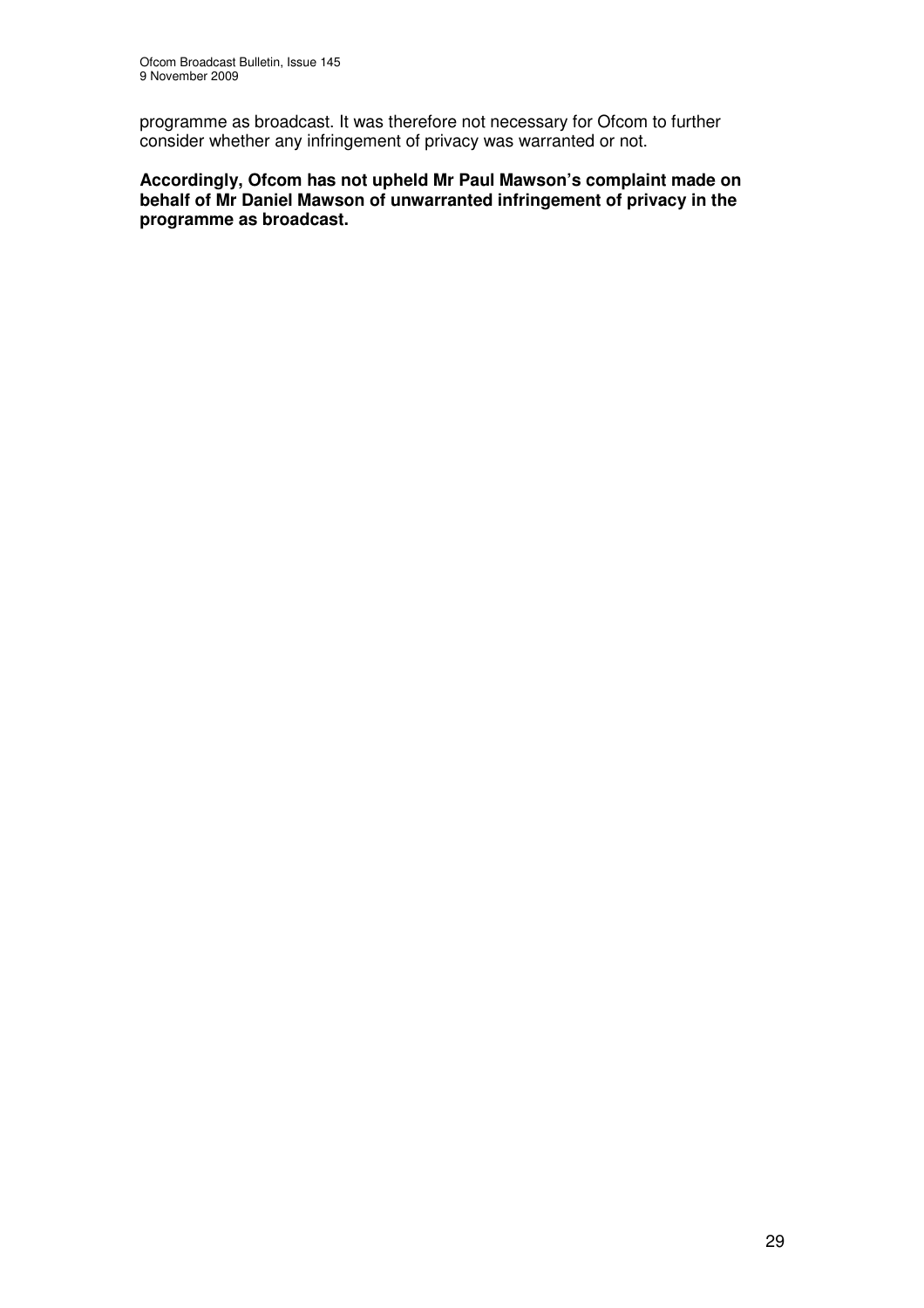# **Other Programmes Not in Breach**

## **Up to 19 October 2009**

| Programme                          | <b>Transmission</b><br><b>Date</b> | <b>Broadcaster</b>    | <b>Categories</b>                             | <b>Number of</b><br><b>Complaints</b> |
|------------------------------------|------------------------------------|-----------------------|-----------------------------------------------|---------------------------------------|
| Archive On 4                       | 10/10/2009                         | <b>BBC Radio 4</b>    | Offensive Language                            | 1                                     |
| Archive On 4                       | 26/09/2009                         | <b>BBC Radio 4</b>    | Sex/Nudity                                    | 1                                     |
| Baba Ji Online                     | 13/05/2009                         | <b>DM Digital</b>     | <b>Use of Premium Rate</b><br><b>Numbers</b>  | 1                                     |
| <b>Balls of Steel</b>              | 05/08/2009                         | 4Music                | Generally Accepted<br><b>Standards</b>        | 1                                     |
| Benidorm                           | 12/10/2009                         | ITV2                  | <b>Generally Accepted</b><br><b>Standards</b> | 1                                     |
| <b>Bizarre ER</b>                  | 12/10/2009                         | BBC <sub>3</sub>      | <b>Generally Accepted</b><br>Standards        | 1                                     |
| Capital Breakfast                  | 05/10/2009                         | Capital 95.8FM        | Inaccuracy/Misleading                         | 1                                     |
| <b>Carpet Right</b><br>sponsorship | various                            | Sky1                  | Generally Accepted<br><b>Standards</b>        | 8                                     |
| Central Tonight                    | 06/10/2009                         | <b>ITV1 Central</b>   | Sex/Nudity                                    | 1                                     |
| <b>Channel 4 News</b>              | 24/09/2009                         | Channel 4             | <b>Generally Accepted</b><br>Standards        | $\mathbf{1}$                          |
| Channel 4 News                     | 12/10/2009                         | Channel 4             | Religious Offence                             | $\mathbf{1}$                          |
| <b>Channel 4 News</b>              | 15/10/2009                         | Channel 4             | Violence                                      | 1                                     |
| <b>Coronation Street</b>           | 11/09/2009                         | ITV1                  | <b>Generally Accepted</b><br>Standards        | $\mathbf{1}$                          |
| Derren Brown                       | 02/10/2009                         | Channel 4             | Inaccuracy/Misleading                         | 1                                     |
| Doc Martin                         | 11/10/2009                         | ITV1                  | Generally Accepted<br>Standards               | $\mathbf{1}$                          |
| Doc Martin                         | 04/10/2009                         | ITVI                  | Generally Accepted<br>Standards               | 1                                     |
| Don't Tell the Bride               | 13/10/2009                         | BBC <sub>3</sub>      | Sex/Nudity                                    | 1                                     |
| Earth Under Water                  | 19/09/2009                         | National Geographic   | Inaccuracy/Misleading                         | 1                                     |
| EastEnders                         | 16/10/2009                         | BBC <sub>1</sub>      | <b>Generally Accepted</b><br>Standards        | $\overline{2}$                        |
| Edinburgh and Beyond               | 19/10/2009                         | <b>Comedy Central</b> | Other                                         | 1                                     |
| F1: Grand Prix                     | 04/10/2009                         | BBC <sub>1</sub>      | Generally Accepted<br>Standards               | $\overline{1}$                        |
| Geoff Lloyd's Hometime<br>Show     | 01/10/2009                         | Absolute Radio        | Generally Accepted<br>Standards               | 1                                     |
| <b>GMTV</b>                        | 15/10/2009                         | ITV1                  | <b>Commercial References</b>                  | 1                                     |
| <b>Helicopter Heroes</b>           | 14/10/2009                         | BBC <sub>1</sub>      | Violence                                      | 1                                     |
| Hollyoaks                          | 09/10/2009                         | Channel 4             | Suicide/Self Harm                             | 9                                     |
| Hollyoaks                          | 08/10/2009                         | E <sub>4</sub>        | Suicide/Self Harm                             | $\overline{\mathbf{4}}$               |
| Hollyoaks Omnibus                  | 11/10/2009                         | Channel 4             | Suicide/Self Harm                             | 1                                     |
| <b>Horrible Histories</b>          | 09/10/2009                         | <b>CBBC</b>           | Violence                                      | 1                                     |
| How I Met Your Mother              | 12/10/2009                         | E <sub>4</sub>        | Offensive Language                            | 1                                     |
| How to Look Good<br>Naked          | 13/10/2009                         | Channel 4             | Sex/Nudity                                    | 1                                     |
| <b>Interactive Services</b>        | 01/09/2009                         | Boomerang             | Use of Premium Rate<br>Numbers                | 1                                     |
| <b>ITV News</b>                    | 10/10/2009                         | ITV1                  | Inaccuracy/Misleading                         | 1                                     |
| James O'Brien                      | 25/09/2009                         | <b>LBC 97.3FM</b>     | Due Impartiality/Bias                         | 1                                     |
| James O'Brien                      | 02/10/2009                         | <b>LBC 97.3FM</b>     | Generally Accepted<br>Standards               | 1                                     |
| Katy Brand's Big Ass<br>Show       | 08/10/2009                         | ITV <sub>2</sub>      | Generally Accepted<br>Standards               | 1                                     |